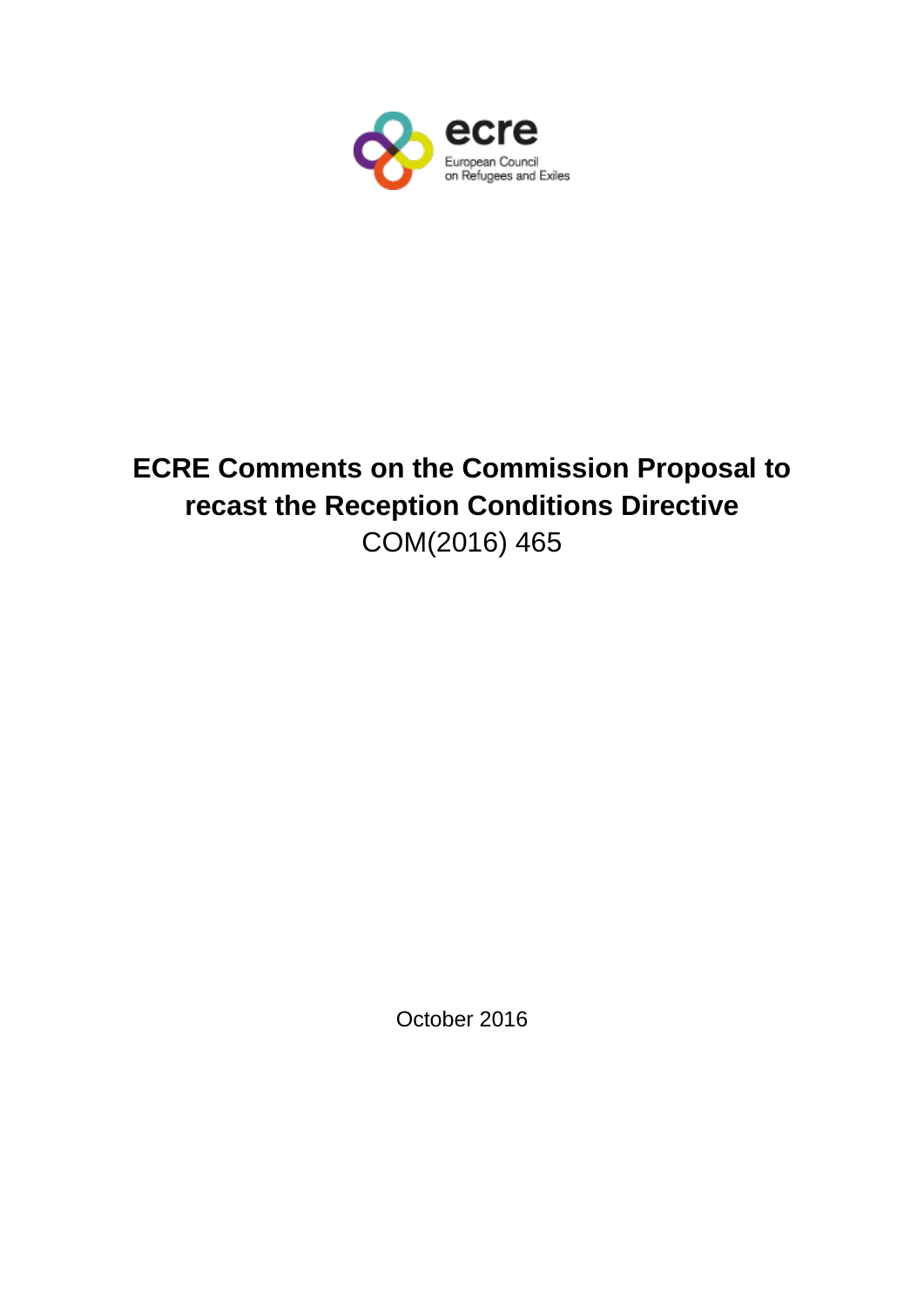# **TABLE OF CONTENTS**

| 1.   |                                                                                |  |
|------|--------------------------------------------------------------------------------|--|
| 1.1. |                                                                                |  |
| 1.2. |                                                                                |  |
| 1.3. |                                                                                |  |
| 1.4. |                                                                                |  |
| 1.5. | Detention of persons with special reception needs: Article 11, Recital 24  14  |  |
| 2.   |                                                                                |  |
| 2.1. | Content of material reception conditions: Articles 2(7) and 17, Recital 41  14 |  |
| 2.2. |                                                                                |  |
| 3.   |                                                                                |  |
| 3.1. | Waiting periods for access to the labour market: Article 15(1), Recital 35  16 |  |
| 3.2. | Effectiveness of access and equal treatment: Article 15(2), Recital 34 17      |  |
| 3.3. | Employment conditions and equal treatment: Article 15(3), Recitals 36-40  18   |  |
| 4.   |                                                                                |  |
| 4.1. |                                                                                |  |
|      |                                                                                |  |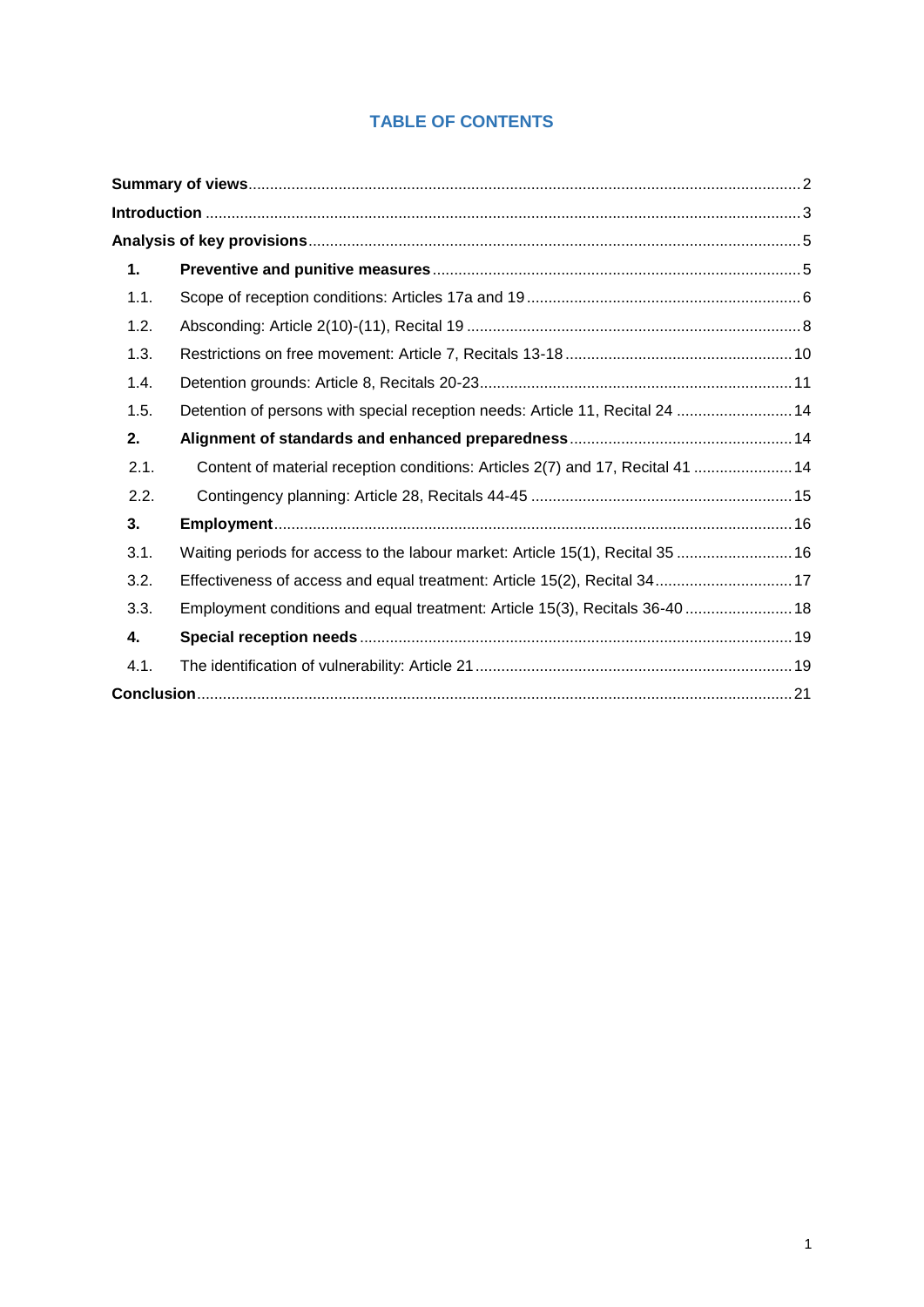#### <span id="page-2-0"></span>**Summary of views**

ECRE makes the following observations and recommendations to the co-legislators on the Commission proposal to recast the Reception Conditions Directive 2013/33/EU:

- 1. **Article 17a:** The exclusion of applicants who engage in secondary movements from an entitlement to reception conditions should be deleted, as it contravenes the indivisible scope of the Directive as applicable to all asylum seekers.
- 2. **Article 19:** The modification of withdrawal of reception conditions to concern only financial allowances is welcome. However, punitive restrictions on reception conditions related to failure to comply with the obligations set out in the Dublin Regulation or with integration measures should be deleted, as they are liable to create undesired effects for asylum seekers and Member States in practice.
- 3. **Article 2(10)-(11):** The definition of absconding raises conceptual problems and unduly imputes moral blame on asylum seekers. The proposal should also exhaustively and restrictively delimitate the legitimate criteria for assessing a risk of absconding, distinguishing cases where an applicant tries to leave a country from cases where he or she is trying to stay in a country.
- 4. **Article 7(2):** The introduction of restrictions on asylum seekers' freedom of movement for reasons of administrative convenience, namely the swift and effective monitoring of the asylum procedure or the Dublin procedure, contravene the fundamental right to free movement. More broadly, restrictions on free movement should not be mandatory.
- 5. **Article 8:** Several of the existing and proposed grounds for detention are incompatible with the right to liberty under the Charter, as they are not connected to a concrete obligation incumbent on the applicant or are punitive in nature.
- 6. **Article 11:** In light of human rights requirements, which find support from a number of Member States' practice, the detention of persons with special reception needs should be unequivocally prohibited.
- 7. **Article 15:** The reduced maximum time limit of 6 months as a general rule for access to the labour market is a positive development, as is the elaborate rule on the effectiveness of access to employment and of provisions on equal treatment. However, the proposed exclusion of persons falling under accelerated procedures from accessing the labour market contravenes the principle of non-discrimination and undermines clarity and administrative efficiency for Member States.
- 8. **Article 21:** The improvements to the mechanism for identification of special reception needs are welcome, as they reflect the need for timely and effective identification of vulnerable groups in the asylum process. The assessment of special needs should include proactive detection, as well as the applicant's right to submit his or her observations, in line with the right to be heard under the Charter.
- 9. **Article 28:** The introduction of a contingency planning provision is welcome. However, as practice has shown that pressure on reception systems may be exerted on Member States regardless of their formal responsibilities under the Dublin Regulation, the assessment of reception capacities should be conducted notwithstanding the operation of the Dublin system and the proposed corrective allocation mechanism.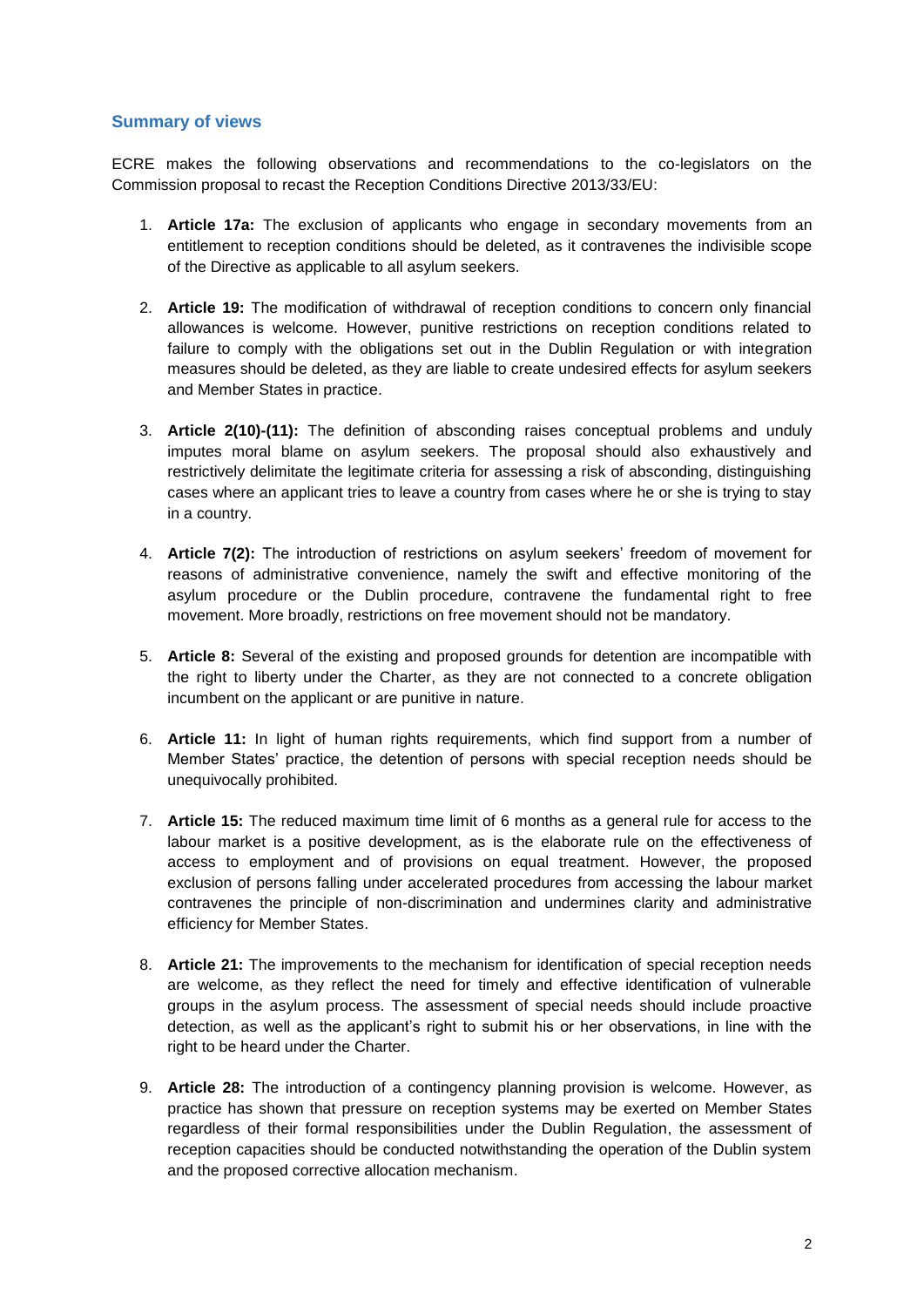#### <span id="page-3-0"></span>**Introduction\***

Directive 2013/33/EU (hereafter "recast Reception Conditions Directive")<sup>1</sup> governs the standards for reception conditions afforded to persons applying for international protection in the European Union (EU), covering a range of elements from freedom of movement and detention to the provision of food, clothing, housing and to employment, education and health care. This instrument recasts Directive 2003/9/EC, <sup>2</sup> with the aim of raising minimum standards to a higher level of harmonisation among Member States' reception systems.

The Commission has proposed another recast of the Directive on 13 July 2016,<sup>3</sup> as part of the second package of proposals tabled in the context of a new reform of the Common European Asylum System (CEAS). Contrary to legislative changes to the EU instruments governing qualification and asylum procedures,<sup>4</sup> which would be transformed from Directives into Regulations,<sup>5</sup> the alignment of Member States' reception standards is to remain governed by a Directive: "Considering the current significant differences in Member States' social and economic conditions, it is not considered feasible or desirable to fully harmonise Member States' reception conditions."<sup>6</sup>

From the outset, the Commission identifies the main challenge of the recast Reception Conditions Directive as one of poor implementation of existing standards:

"The persistent problems in ensuring adherence to the reception standards required for a dignified treatment of applicants in some Member States has contributed to a disproportionate burden falling on a few Member States with generally high reception standards which are then under pressure to reduce their standards. More equal reception standards set at an appropriate level across all Member States will contribute to a more dignified treatment and fairer distribution of applicants across the EU."<sup>7</sup>

Noting the entry into force of the recast Reception Conditions Directive on 20 July 2015, the poor implementation of reception-related standards may also be true for the minimum standards provided

 $^\star$ ECRE thanks the members of its Asylum Systems Core Group for their comments. All errors remain our own.

<sup>1</sup> Directive 2013/33/EU of the European Parliament and of the Council of 26 June 2013 laying down standards for the reception of applicants for international protection (recast), *OJ* 2013 L180/96.

<sup>&</sup>lt;sup>2</sup> Council Directive 2003/9/EC of 27 January 2003 laying down minimum standards for the reception of asylum seekers, *OJ* 2003 L31/18.

<sup>3</sup> European Commission, *Proposal for a Directive of the European Parliament and of the Council laying down standards for the reception of applicants for international protection (recast)*, COM(2016) 465, 13 July 2016.

<sup>4</sup> Directive 2011/95/EU of the European Parliament and of the Council of 13 December 2011 on standards for the qualification of third-country nationals or stateless persons as beneficiaries of international protection, for a uniform status for refugees or for persons eligible for subsidiary protection, and for the content of the protection granted (recast), *OJ* 2011 L337/9; Directive 2013/32/EU of the European Parliament and of the Council of 26 June 2013 on common procedures for granting and withdrawing international protection (recast), *OJ* 2013 L180/60.

<sup>5</sup> European Commission, *Proposal for a Regulation of the European Parliament and of the Council*  establishing a common procedure for international protection in the Union and repealing Directive *2013/32/EU (hereafter 'Proposal for an Asylum Procedures Regulation')*, COM(2016) 467, 13 July 2016; *Proposal for a Regulation of the European Parliament and of the Council on standards for the qualification of third-country nationals or stateless persons as beneficiaries of international protection, for a uniform status for refugees or for persons eligible for subsidiary protection and for the content of the protection granted and amending Council Directive 2003/109/EC of 25 November 2003 concerning the status of third-country nationals who are long-term residents (hereafter Proposal for a Qualification Regulation')*, COM(2016) 466, 13 July 2016.

<sup>6</sup> European Commission Explanatory Memorandum to the Proposal for a Directive of the European Parliament and of the Council laying down standards for the reception of applicants for international protection (recast) (hereafter "Explanatory Memorandum"), COM(2016) 465, 13 July 2016, 6.

<sup>&</sup>lt;sup>7</sup> Explanatory Memorandum, 3; Recital 5 proposal for a recast Reception Conditions Directive.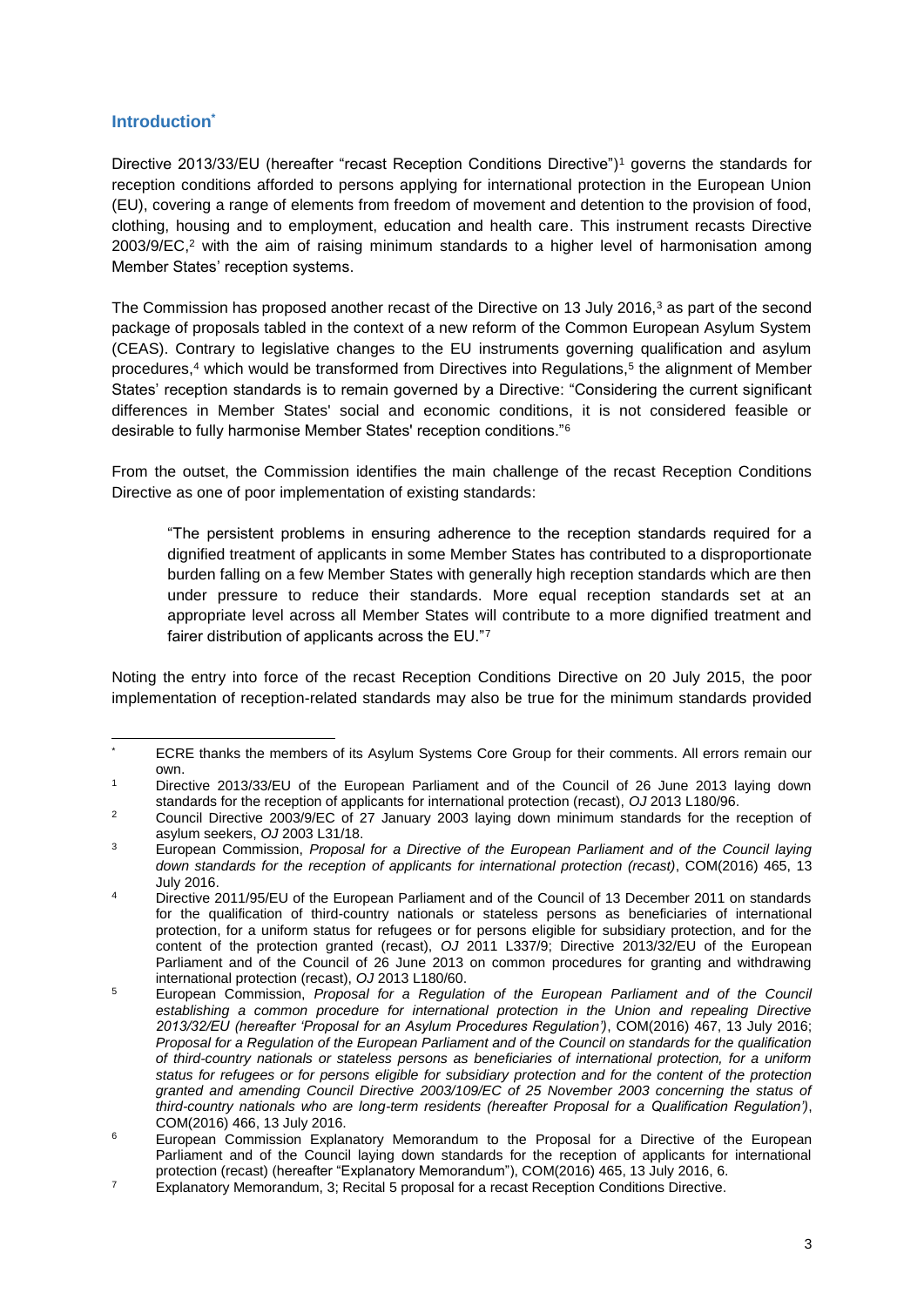by the 2003 version of the Directive. ECRE notes that the current proposal has been tabled before the Commission's assessment of the implementation of the recast Directive, expected by 20 July 2017. 8

The proposed recast has a number of formal objectives: (1) further harmonisation of reception conditions in the EU; (2) reducing incentives and asserting greater control over secondary movements; and (3) promoting integration and enhancing asylum seekers' self-sufficiency.<sup>9</sup> Another objective of the reform, not explicitly stated in the Explanatory Memorandum, relates to strengthening the resilience and preparedness of national reception systems, <sup>10</sup> highly pertinent against a backdrop of an overall lack of preparedness and planning on the part of European countries to deal with high numbers of arrival.<sup>11</sup>

Two preliminary observations should be made in relation to the aims of the proposal. On the one hand, the different objectives promoted through the reform often push the Directive in different directions, some to the benefit of applicants and Member States and others to the detriment of a protective and efficient CEAS. In that respect, ECRE's assessment of the proposal is mixed, along the overall design of the text, which contains a number of welcome improvements but also several issues of severe concern. On the other hand, as far as the prevention and sanction of secondary movements is concerned, mirroring the Commission's vision for the reform of the Dublin III Regulation,<sup>12</sup> the Commission's approach seems to create a conundrum: while acknowledging in **Recital 5** that Member States' poor implementation of the current – lower – reception standards acts as a main driver of irregular movements within the EU, it introduces legislative measures as a means of coercing asylum seekers' compliance, without explaining how the challenge of implementation will be resolved in the future.

ECRE's Comments address specific elements of the proposal, with a view to raising legal objections stemming from the 1951 Refugee Convention and the EU Charter of Fundamental Rights (hereafter "the Charter"), as well as practical concerns, on restrictions and punitive measures related to secondary movements. At the same time, the Comments recommend further improvements to several positive provisions to promote effective integration of asylum seekers and tailored support to persons with special reception needs. Given that the proposal follows the recast approach,<sup>13</sup> ECRE's comments are mainly limited to the provisions proposed for amendment. However, ECRE notes that several key provisions, which equally raise fundamental rights concerns, have not been proposed for reform by the Commission.

 $\overline{8}$ <sup>8</sup> Article 30 recast Reception Conditions Directive.<br> $\frac{9}{2}$  Exploration: Momerandum 2.4.

 $9$  Explanatory Memorandum, 3-4.

See also European Commission, *Proposal for a Regulation of the European Parliament and of the Council for a European Union Agency for Asylum*, COM(2016) 271, 4 May 2016.

<sup>11</sup> AIDA, *Wrong counts and closing doors: The reception of refugees and asylum seekers in Europe*, March 2016, available at: [http://goo.gl/hqhEzU.](http://goo.gl/hqhEzU)

<sup>12</sup> Regulation (EU) No 604/2013 of the European Parliament and of the Council of 26 June 2013 establishing the criteria and mechanisms for determining the Member State responsible for examining an application for international protection lodged in one of the Member States by a third-country national or stateless person (recast), *OJ* 2013 L180/31. See European Commission, *Proposal for a [Dublin IV Regulation]*, COM(2016) 270, 4 May 2016.

<sup>13</sup> As a result of an interinstitutional agreement between the Council, European Parliament and European Commission of 2001, the provisions that remain unchanged by the Commission proposal can only be amended by co-legislators in specific circumstances. See Interinstitutional Agreement of 28 November 2001 on a more structured use of the recasting technique for legal acts, *OJ* 2002 C77/1.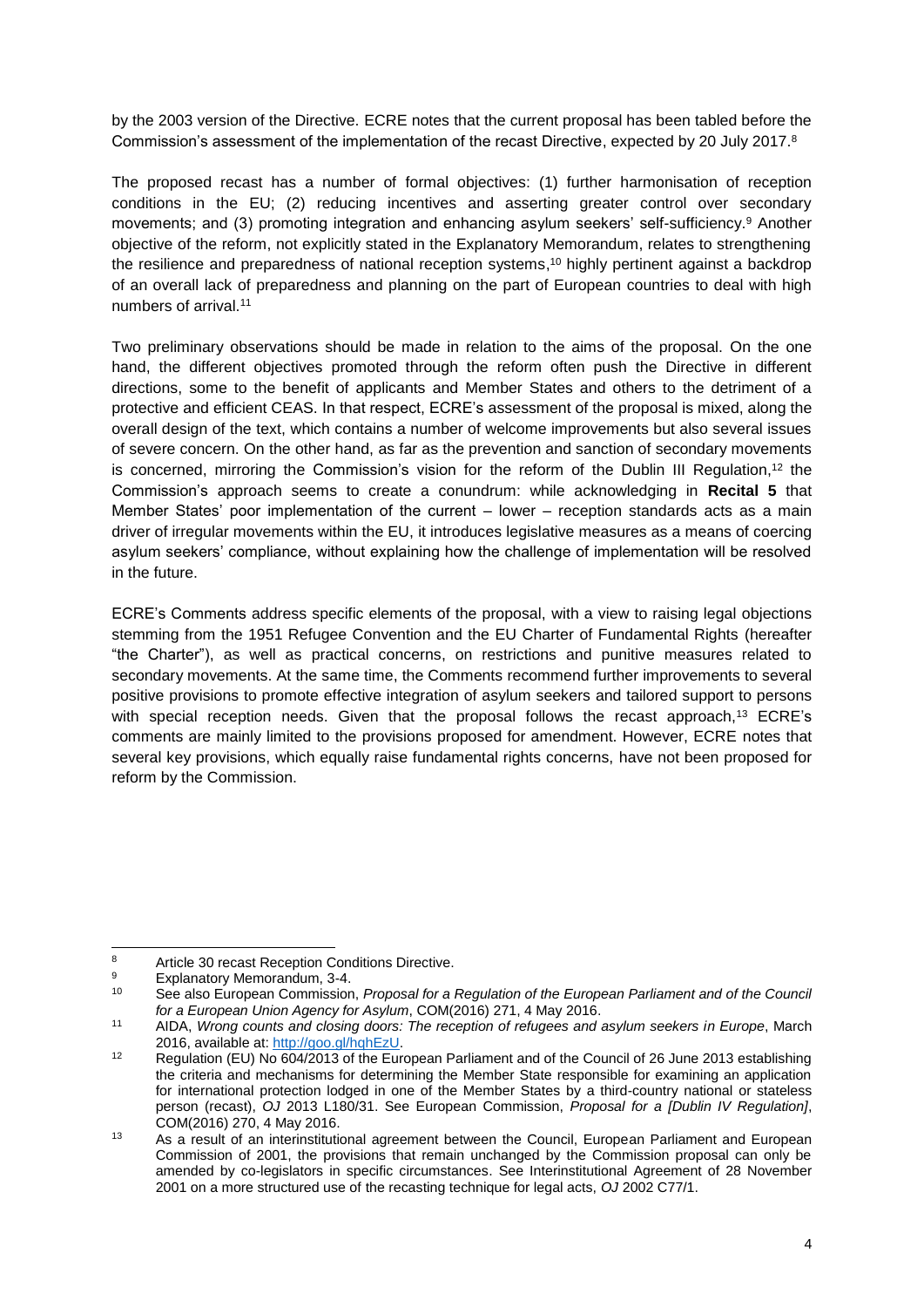#### <span id="page-5-0"></span>**Analysis of key provisions**

#### <span id="page-5-1"></span>**1. Preventive and punitive measures**

ECRE expresses concern about the punitive approach adopted in the reform, as part of a broader effort to discipline the conduct of persons seeking protection in Europe through preventive restrictions and sanctions. The need to provide asylum seekers with **positive incentives rather than coercive treatment** is not reflected in the Commission proposal, despite calls from the European Parliament and civil society in consultations.<sup>14</sup>

Beyond policy concerns on the effectiveness of a punitive approach, the introduction of sanctions raises tensions with international law. While international refugee law does not introduce a right for refugees to choose their country of asylum or an obligation to seek protection in a specific place, **sanctions on refugees are constrained by international refugee law**. Authoritative commentary explains that Article 31 of the Refugee Convention does not purport to dictate or limit the choice of an asylum seeker as to where to seek protection.<sup>15</sup> It only offers refugees a layer of protection against penalisation for irregular entry, subject to certain conditions. When interpreted in line with the object and purpose of the Treaty and by reference to additional interpretative guidance from the *travaux préparatoires* of the Convention, the protection of **Article 31 must "be accorded to** *any* **refugee, with the exception of those who have been accorded refugee status and lawful residence in a transit State to which they can safely return**." Given that the Preamble of the Convention promotes international cooperation in sharing responsibility for refugees, it would be **contrary to that purpose to read Article 31 in a way that concentrates "reception burdens" in countries of first entry**. 16

Failure to incorporate Article 31 of the Convention into the EU asylum *acquis*, as indicated by the CJEU in *Qurbani*, <sup>17</sup> presents a critical gap in the EU's faithful reliance on the Convention as the "cornerstone" of the CEAS.<sup>18</sup> Member States are bound by this provision both under their international obligations and Article 18 of the Charter.

ECRE notes that the protection of Article 31 of the Convention is explicitly acknowledged by **Recital 20**, which however only relates to the prohibition of detention for the sole reason of seeking international protection. In order for the proposal to be fully in line with the Refugee Convention and Member States' obligations stemming from international law as per **Recital 9**, the principle of **nonpenalisation of asylum seekers** – who are presumptive refugees and should therefore benefit from the protection of the Convention – **must be codified as a provision applicable to the entire Directive**.

ECRE recommends inserting an Article 4a in Chapter II of the Directive, and relevant crossreferences thereto throughout the Directive:

<sup>1</sup> <sup>14</sup> Explanatory Memorandum, 7.<br><sup>15</sup> Eor. an. apolygie, with refere

<sup>15</sup> For an analysis with reference to the Vienna Convention on the Law of Treaties and relevant jurisprudence, see Gregor Noll, 'Article 31' in Andreas Zimmermann (ed), *The 1951 Convention on the Status of Refugees and its 1967 Protocol – A Commentary* (OUP 2011), paras 39-51.

<sup>&</sup>lt;sup>16</sup> For an analysis with reference to the Vienna Convention on the Law of Treaties and relevant jurisprudence, see Gregor Noll, 'Article 31' in Andreas Zimmermann (ed), *The 1951 Convention on the Status of Refugees and its 1967 Protocol – A Commentary* (OUP 2011), paras 39-51.

<sup>17</sup> CJEU, Case C-481/13 *Qurbani*, Judgment of 17 July 2014.

<sup>18</sup> CJEU, Case C-604/12 *H.N. v Minister of Justice, Equality and Law Reform*, Judgment of 8 May 2014, para 27.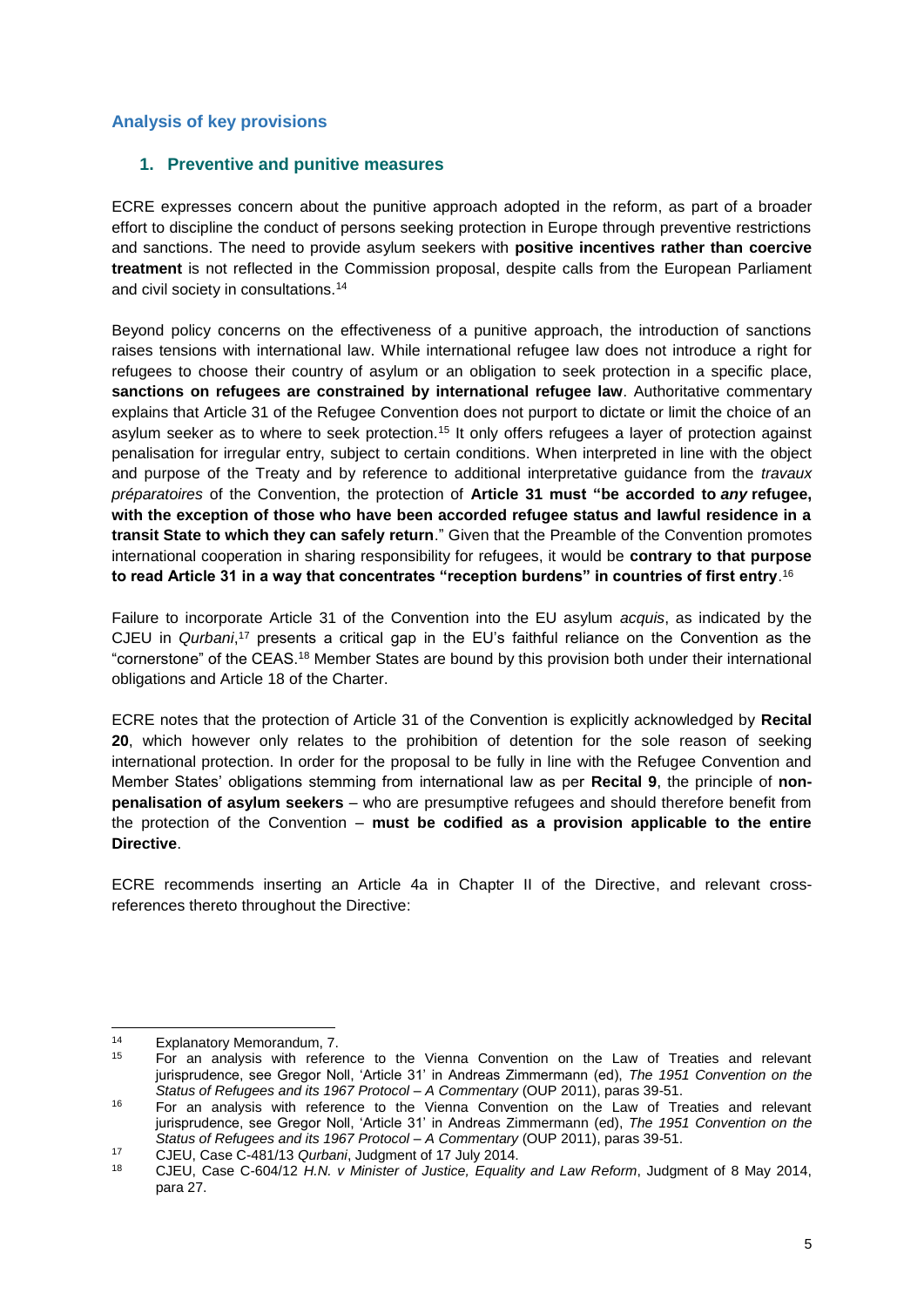#### *Article 4a: Non-penalisation of irregular entry or stay*

*1. Member States shall not impose sanctions on an applicant for the sole reason of irregularly entering or being present on their territory, including for not complying with the obligation to make an application in the first Member State of entry as set out in [Article 4(1) of the Dublin IV Regulation] or to be present in another Member State in accordance with [the Dublin IV Regulation], where the following criteria are satisfied:*

*(a) There are serious reasons to believe that the applicant comes directly from a territory where his or her life or freedom was threatened in the sense of [Article 9 of the Qualification Regulation] or [Article 16 of the Qualification Regulation];* 

*(b) The applicant presents him or herself without delay to the authorities and shows good cause for his or her irregular entry or presence.*

#### <span id="page-6-0"></span>*1.1. Scope of reception conditions: Articles 17a and 19*

**Article 17a** of the proposal excludes asylum seekers who are not in the Member State designated as responsible by the Dublin Regulation from reception conditions. This contradicts the principle of entitlement to reception conditions as a corollary of asylum seeker status, elaborated in the *Cimade and Gisti* ruling of the CJEU.<sup>19</sup> The Court explained in *Cimade and Gisti* that reception conditions are made available to a person as long as he or she is an asylum seeker with a right to remain on the territory, and that **asylum seekers are an indivisible class of persons**. <sup>20</sup> This principle seems to be maintained, since the provisions on the scope of the Directive remain unchanged in **Article 3** of the proposal, as does the right to move freely within the territory in **Article 7(1)**. 21

The derogation introduced by **Article 17a** is in contravention with the reasoning of the CJEU in *Cimade and Gisti*, as it attempts to exclude certain asylum seekers from benefits which are made available by the Directive to individuals as a corollary of their asylum seeker status in the Reception Conditions Directive. Beyond *Cimade and Gisti*, the proposal seems to contradict the overall spirit of the "common procedure for international protection in the Union" proposed under the **Asylum Procedures Regulation**, since it would fragment the individual's legal status depending on whether he or she has reached the Member State designated as responsible by the Dublin Regulation. From a practical perspective, this would also result in penalising applicants who fully comply with the Dublin rules and may be awaiting a transfer to the responsible country on family unity grounds, for instance. Until the transfer has taken place, these asylum seekers would be deprived of reception conditions.

In practical terms, for this category of applicants, the proposal allows double penalisation by excluding reception conditions in the Member State conducting a Dublin procedure under **Article 17a**, and also restricting reception conditions in the Member State responsible for the application under **Article 19**.

ECRE notes that the Commission has attempted to reconcile its approach with the Charter by introducing the obligation to provide a "dignified standard of living" to persons falling under **Article** 

<sup>19</sup> <sup>19</sup> CJEU, Case C-179-12 *Cimade and Gisti v Ministre de l'Intérieur*, Judgment of 27 September 2012. On national jurisprudence from **Italy**, see Administrative Tribunal of Veneto, Decision No 919, 5 August 2015.

<sup>20</sup> According to the CJEU, the EU asylum *acquis* as it currently stands does not allow for a legal distinction between asylum seekers who applied for international protection in the responsible Member State and those who applied in another Member State in terms of entitlement to rights. It held that "no provision can be found in the directive such as to suggest that an application for asylum can be regarded as having been lodged only it if is submitted to the authorities of the Member State responsible for the examination of that application" and that "asylum seekers are allowed to remain not only in the territory of the Member State in which the application for asylum is being examined but also in that of the Member State in which that application was lodged, as required by Article 3(1) of Directive 2003/9": CJEU, *Cimade and Gisti*, paras 39-40 and 46-48.

<sup>21</sup> It should be noted that **Article 9(1) of the Asylum Procedures Regulation** has been amended to restrict the right to remain to the Member State responsible, however.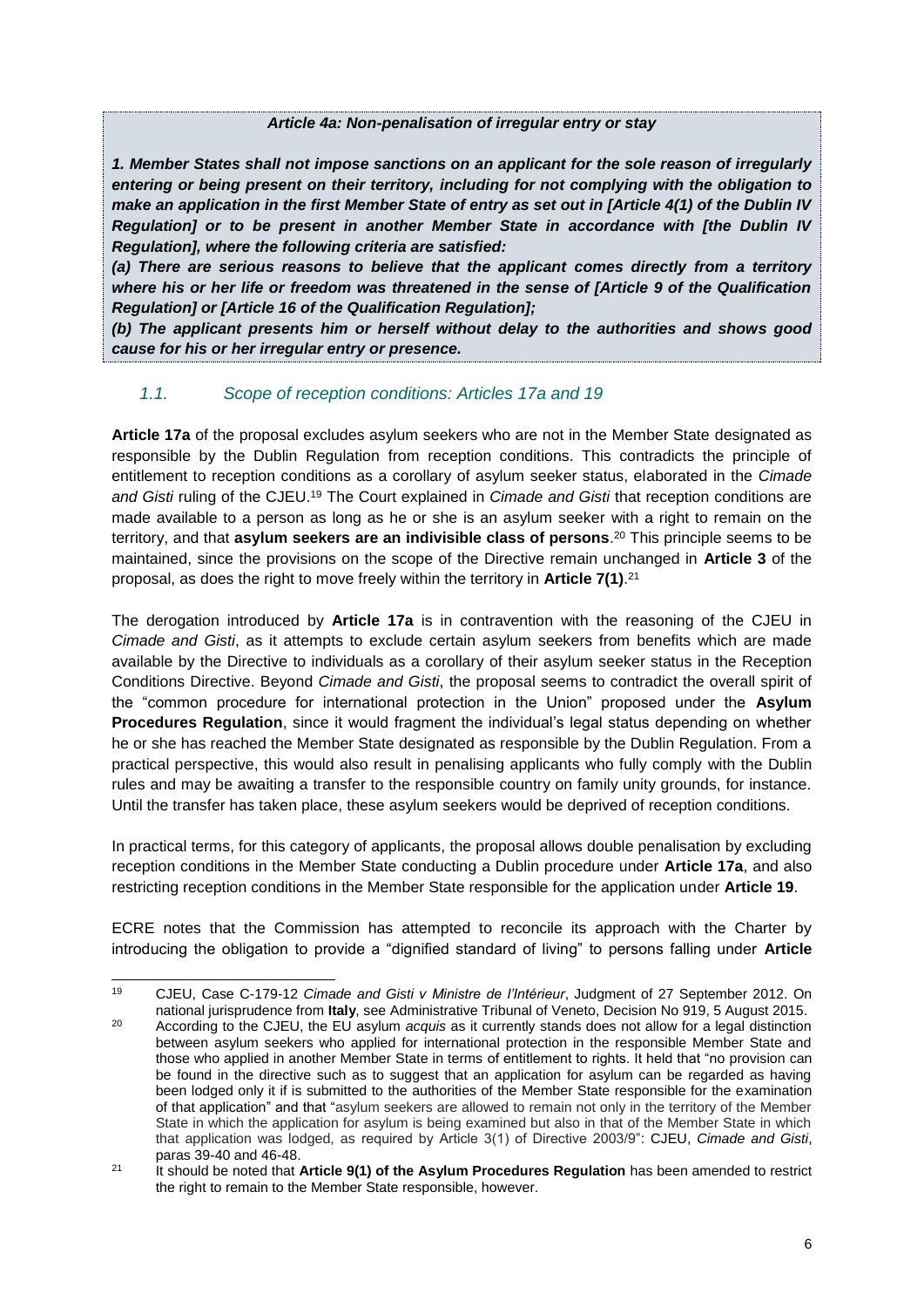**17a**. However, current practice in Member States shows that applicants deprived of reception conditions are often driven to destitution. In addition, as recalled from *Cimade and Gisti*, the rights to dignity and asylum under Articles 1 and 18 of the Charter warrant the applicability of the Directive to all asylum seekers who have a right to remain on the territory of the Member States.<sup>22</sup> Carving divisions in the scope of the Directive on the basis of the Dublin Regulation therefore undermines the compliance of its scheme with fundamental rights.

Finally, the reference to "suitable educational activities" for children is equally problematic, insofar as it restricts their right to education. ECRE notes that the right to education must be secured in all cases, including detention as per **Article 11(2)**, bearing in mind that children should only be detained for as short a period as possible. On the contrary, **Article 17a(3)** provides a restriction on the right to education for the period "pending the transfer". Under **Article 30 of the Dublin IV Regulation** proposal, time limits for performing a Dublin transfer are no longer binding on Member States, as there is no consequence for failing to transfer an applicant within the specified deadlines. As far as children are concerned, this could therefore entail disproportionate restrictions on education.

ECRE recommends the deletion of Article 17a, in accordance with the principle of applicability of the Directive to all applicants for international protection who have a right to remain on the territory of Member States.

With regard to restrictions on or withdrawal of reception conditions for applicants who are not in the Member State responsible, **Article 19(1)** brings about a significant improvement by only allowing Member States to replace financial allowances with in-kind provisions of material reception conditions, or to withdraw daily allowances in exceptional and justified cases. This indicates that material reception conditions provided in kind may not be withdrawn by Member States. **Article 19(1)** also clarifies that health care may not be restricted or withdrawn.

However, ECRE notes with concern that the proposal introduces wide-ranging grounds for the replacement of reception conditions or the withdrawal of financial allowances. In addition to the four grounds contained in Article 20(1) and (3) of the current Directive, **Article 19(2)** adds:

- Serious breaches of the rules of the accommodation centre or seriously violent behaviour, which a number of Member States have sanctioned under the current Directive;
- Failure to attend compulsory integration measures;
- Failure to comply with the obligation to apply in the first country of entry under the Dublin IV Regulation;
- Having been transferred from another country after absconding to another Member State.

ECRE reiterates its opposition to the punitive restriction of reception conditions for reasons related to the Dublin system. Insofar as reception conditions are an instrument to ensure that an applicant remains in a designated place to follow his or her asylum procedure, the existing ground, now provided in **Article 19(1)(a),** is a sufficient tool to discourage asylum seekers from leaving reception centres or designated areas of residence. In that respect, the grounds in **Article 19(2)(g)** and **(h)** have a predominantly punitive character, **liable to create more irregularity than it resolves**. Lowering an asylum seeker's living conditions for failing to stay in one country – likely due to poor living conditions, as acknowledged by **Recital 5** – creates little prospects for him or her not to move onwards again.

At the same time, providing Member States with the power to sanction against asylum seekers who do not follow compulsory integration measures opens up risks of arbitrary restrictions on their living conditions. ECRE finds this provision to promote an unprincipled and counter-productive vision of

 $\overline{22}$ <sup>22</sup> CJEU, *Cimade and Gisti*, para 42.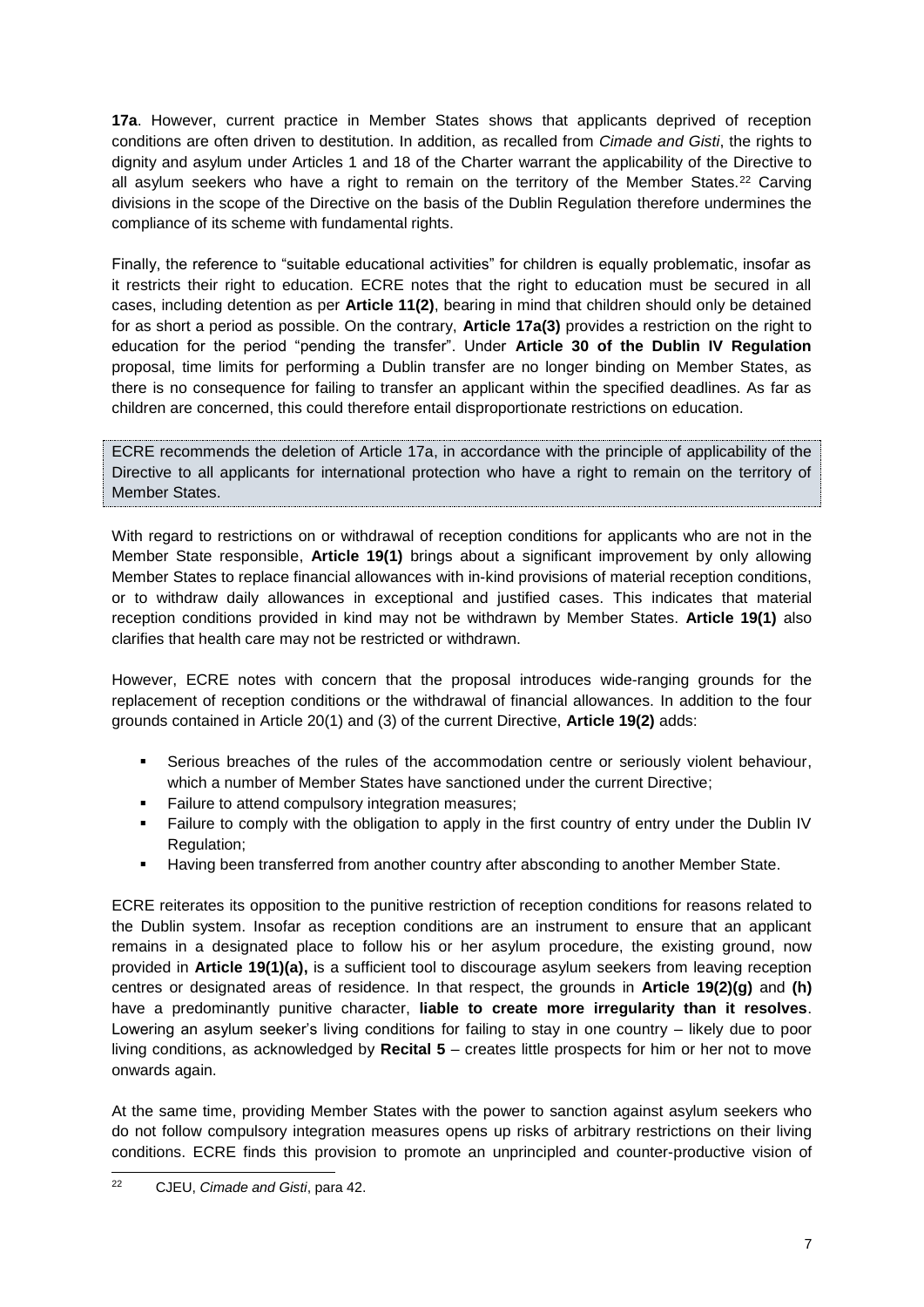integration. An integration strategy based on **incentives and collaborative measures rather than penalties would be far more effective and desirable** for both asylum seekers and Member States.

ECRE recommends the deletion of Article 19(2)(f), (g) and (h), as a punitive approach to enforcing the provisions of the Dublin system or coercing integration is counterproductive as it will create undesired effects for asylum seekers and Member States in practice.

## <span id="page-8-0"></span>*1.2. Absconding: Article 2(10)-(11), Recital 19*

#### *The definition of absconding*

Whereas the concept of "risk of absconding" has been codified in the Dublin III Regulation,<sup>23</sup> the notion of "absconding" *per se* is defined for the first time in the EU asylum *acquis* in **Article 2(10)** of the proposal. Absconding is defined as an action by the applicant with the intention to avoid asylum procedures, which may consist of:

- **EXECT** Leaving the territory of the country where he or she is required to be present under the Dublin Regulation; or
- Failing to remain available to the competent authorities or courts of that country;

**Recital 19** supports the proposed cumulative criteria for the definition of absconding, given the farreaching consequences of absconding as regards an applicant's entitlement to reception conditions. As discussed below, absconding may trigger a number of restrictions on asylum seekers' freedom of movement or deprivation of their liberty.

However, ECRE finds conceptual problems in the way **Article 2(10)** frames the intentions of the applicant in the definition of "absconding". Firstly, the term **"absconding" connotes morally blameworthy conduct**, implying that a person leaves "hurriedly and secretly, typically to escape from custody and avoid arrest."<sup>24</sup> The proposal seems to adopt a hasty analogy between asylum law and criminal law, where those facing criminal charges are already considered answerable for some form of wrong-doing, and flee to evade justice.<sup>25</sup> On the contrary, an asylum seeker is not obliged to stay in the designated Member State and follow the asylum procedure there on account of wrong-doing. Rather paradoxically, "where a person […] intends to make an application for international protection", the fundamental right to asylum enshrined in Article 18 of the Charter is turned by the proposed reform of the Dublin system into an obligation to apply in the first country of entry,<sup>26</sup> as recalled by **Recital 13**. **Article 2(10)** seems to suggest that "asylum procedures" act as a disciplining factor to impute blame on asylum seekers who want to exercise their right elsewhere.

Secondly, the proposal uses "absconding" in a catch-all fashion, even though the term has different connotations depending on the situation of the asylum seeker. In the cases contemplated in **Article 7(2)(d) third indent** and **Article 8(3)(b)**, the applicant would be absconding if he or she evades the asylum procedure in the country where he or she is present – **absconding here means trying to evade the procedure so as to refrain from having the application processed in the country**. On the other hand, the cases envisaged in **Article 7(2)(d) first and second indents** and **Article 8(3)(g)** refer to a different form of "absconding": the applicant would be absconding if or she evades the transfer to another country – **absconding here means trying to stay and having the application processed in the country of presence**.

 $2<sup>2</sup>$ <sup>23</sup> Article 2(n) Dublin III Regulation.<br><sup>24</sup> Outerd Distingent, Definition of "

<sup>24</sup> Oxford Dictionary, Definition of "abscond", available at:  $\frac{http://goo.gl/1izdTe}{25}$ 

<sup>25</sup> See Cathryn Costello, 'Immigration Detention: The Grounds beneath our Feet' (2015) 68:1 CLP 143. On the position of individuals facing prosecution, see Robin Duff, 'Pre-trial Detention and the Presumption of Innocence' in Andrew Ashworth *et al* (eds), *Preventive Justice* (OUP 2014).

 $26$  Article 4(1) proposal for a Dublin IV Regulation.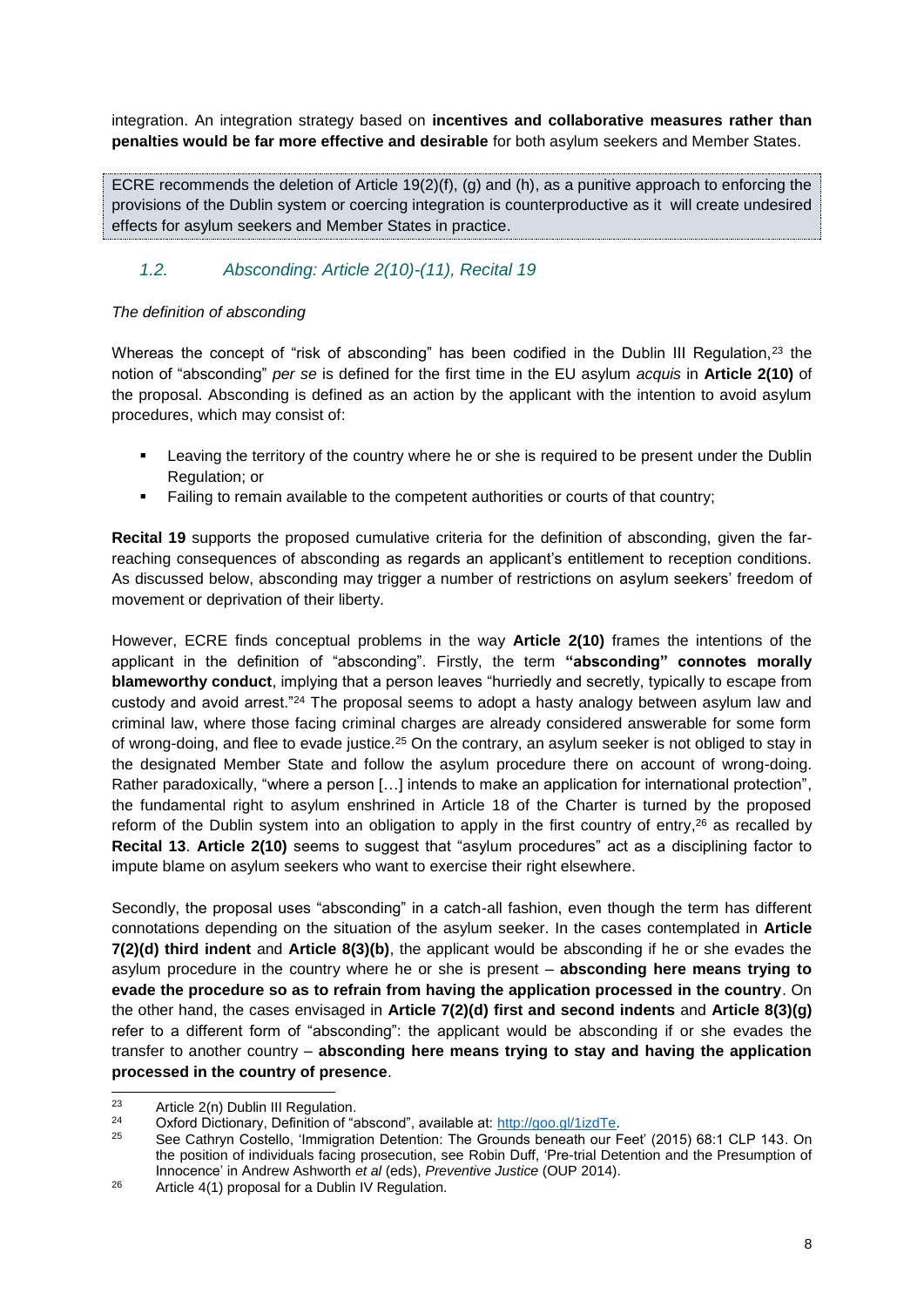Thirdly, the assumption that people move on to "avoid asylum procedures" exposes the flaws of the proposed reform of the Dublin system. Persons moving beyond the first country of entry to reach other European countries do not intend to "avoid asylum procedures" altogether – they usually move with the very intention of pursuing asylum procedures, yet in another country. Asylum seekers may have very legitimate reasons for seeking asylum in a country other than that which the Dublin system has assigned him or her to be present in: **escaping from a dysfunctional asylum process or substandard living conditions,**<sup>27</sup> **or exercising the fundamental right to leave any country,**<sup>28</sup> **are not morally reprehensible actions**. The link between secondary movements and Member States' own failure to adhere to their standards is expressly acknowledged in **Recital 5**:

"The persistent problems in ensuring adherence to the reception standards required for a dignified treatment of applicants in some Member States has contributed to a disproportionate burden falling on a few Member States with generally high reception standards."

#### *The risk of absconding*

The "risk of absconding" is defined by **Article 2(11)** in accordance with the definition in the Dublin Regulation, clarifying that the objective criteria are defined in "national law". However, experience from the implementation of the Dublin system has shown that the wide margin of discretion left to Member States has led to **open-ended definitions of the criteria for determining the "risk of absconding"**, which increase risks of arbitrary deprivation of liberty by national authorities. Examples of problematic criteria in national law include the existence of social ties or resources in **Austria**, the payment of significant amounts of money to irregularly enter the country in **Germany**, or the demonstration of conduct in the country or abroad that allows the authorities to believe that a person will not comply with orders in **Switzerland**. 29

Given the far-reaching consequences of the determination of a "risk of absconding" acknowledged by **Recital 19**, the proposal should circumscribe the legitimate criteria for such an assessment, which should be **conducive to a risk assessment of a person's future conduct** and not merely assume a risk based on past conduct. These **criteria should distinguish cases where an applicant is at risk of attempting to** *leave* **the country, from cases where an applicant is at risk of attempting to**  *stay* **in the country**. 30

Since the risk of absconding is to be assessed against the intention to avoid the asylum procedure, this also implies that no such risk can be assumed as long as an applicant remains at the disposal of the determining authority. It would be highly arbitrary, *a fortiori* with respect to an applicant present in the responsible Member State, to assume such a risk before it has been properly established that the applicant is no longer at the disposal of said authority and has in fact abandoned the procedure. The relevance in practice of such notion with respect to asylum seekers present in the responsible Member State would be highly questionable as a result.

ECRE recommends the objective criteria for the assessment of a risk of absconding to be exhaustively and restrictively defined in Article 2(11) and the corollary provision in the Dublin Regulation.

 $27$ <sup>27</sup> Crucially, the proposal for a Dublin IV Regulation does not relieve applicants of the obligation to be present in a country which violates their fundamental rights, whereas their transfer to that country may be halted on human rights grounds. The protection of Article 31 of the Refugee Convention can be relevant in these cases.

<sup>&</sup>lt;sup>28</sup> Article 2(2) Protocol 4 ECHR; Article 12(2) International Covenant on Civil and Political Rights.

<sup>29</sup> AIDA, *Common asylum system at a turning point: Refugees caught in Europe's solidarity crisis*, Annual Report 2014/2015, September 2015, 85-86.

<sup>30</sup> ECRE, *Information Note on Directive 2013/33/EU*, July 2015, 19.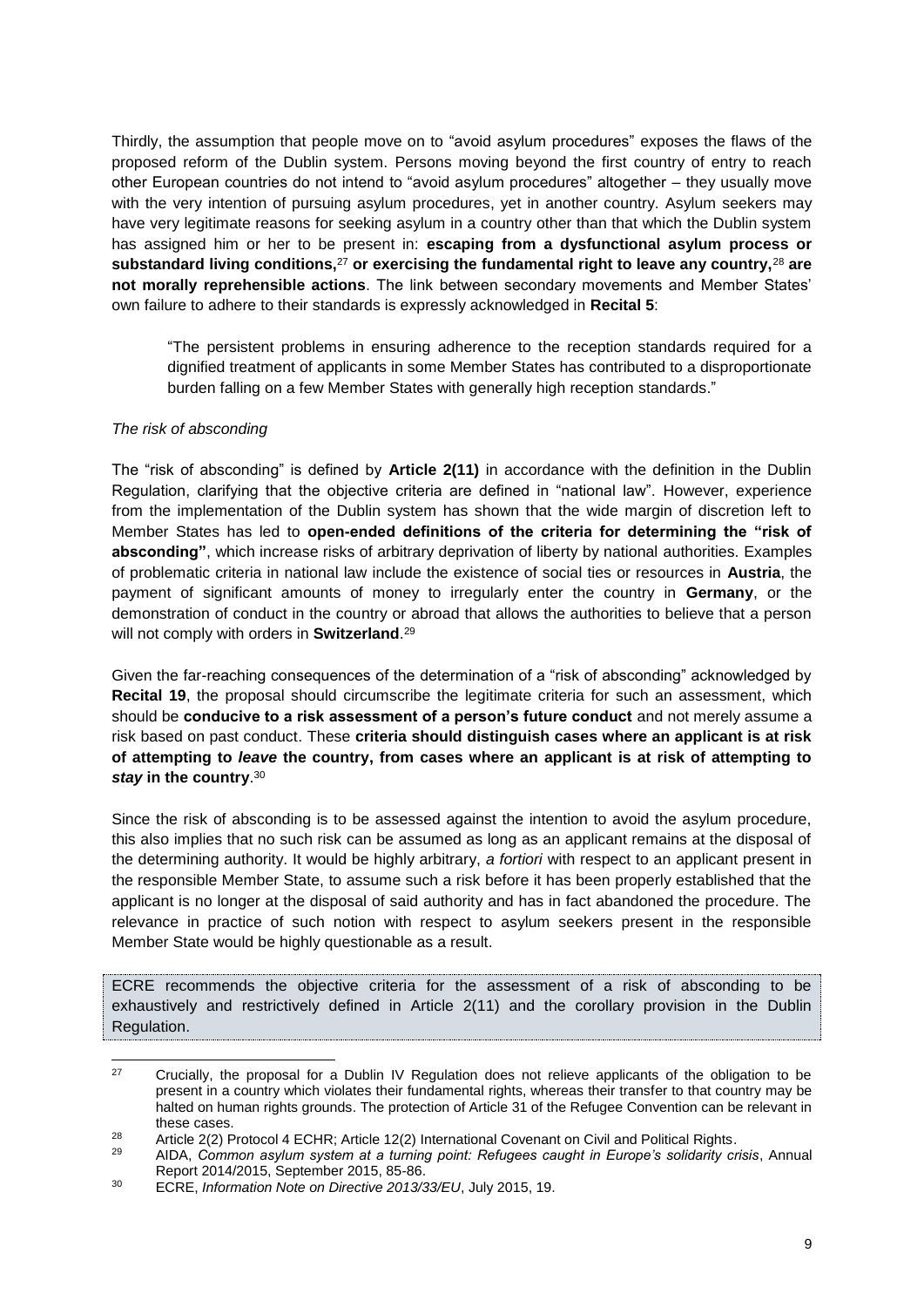#### <span id="page-10-0"></span>*1.3. Restrictions on free movement: Article 7, Recitals 13-18*

**Article 7(2)** obliges Member States in some cases ("shall where necessary") to confine asylum seekers to a specific place of residence, which can be a reception centre, private house or flat or other adapted structure as per **Recital 16**. The reasons for such restrictions include existing grounds (a) public order and (b) swift processing of the application, while the proposal inserts (c) swift processing of the Dublin procedure, and (d) "effective" prevention of absconding in cases where the person is required to have applied or be present in another Member State.

On a preliminary remark, ECRE notes that the general principle of free movement in **Article 7(1)** already introduces restrictions to movement, by referring to applicants' freedom to move "within the territory of the host Member State or within an area assigned to them by that Member State." In light of Article 26 of the Refugee Convention, which should apply to asylum seekers given the declaratory nature of refugee status, assigning an applicant to a particular area in the country would amount to a restriction, which need be objectively justified.<sup>31</sup> On the other hand, deciding on an applicant's residence "in a specific place" under **Article 7(2)** is liable to amount to deprivation of liberty in the light of Article 5 ECHR, if the applicant is not allowed to freely leave that designated place.<sup>32</sup>

Furthermore, ECRE is particularly alarmed by **Article 7(2)**, which seems to encourage a **blanket application of residence restrictions in cases where the Dublin Regulation is applicable**. To be compliant with fundamental rights guaranteed by the Charter and Article 2 of Protocol 4 ECHR, restrictions on movement may only be imposed for reasons of national security, public order, crime prevention, the protection of health or morals, the protection of the rights of others, or where it is justified by the public interest in a democratic society. In that respect, restrictions on free movement could be justifiable by reference to public order or rights of others in cases where there is a risk of the applicant's absconding from a Dublin procedure, as contemplated in **Article 7(2)(d)**.

However, the objective of effective monitoring of an asylum procedure under **Article 7(2)(b)** or of the Dublin procedure listed under **Article 7(2)(c)** do not seem to be convincingly linked to questions of public order or rights of others. Whereas **Recital 14**, dealing with the application of the Dublin Regulation, mentions a broad and abstract objective "of ensuring a well-functioning Common European Asylum System", this points more to an aim of promoting administrative convenience for Member States, beyond what is permitted by Article 2 of Protocol 4 ECHR.

Moreover, restrictions on free movement cannot be systematic, and should be prescribed by law, necessary and proportionate. <sup>33</sup> It is however stressed that this measure is applicable even in the absence of a demonstrated risk of absconding, though it must be applied "when necessary" and subject to proportionality as per **Article 7(7)**.

**Article 7(3)** states that where there is a risk of absconding, Member States are obliged "where necessary" to impose reporting obligations. ECRE recalls that, as a restriction on free movement, reporting requirements must also be scrutinised against the requirements of fundamental rights under the Charter and the ECHR. This includes an individualised assessment, as well as necessity and proportionality of such measures.

 $31$ <sup>31</sup> On this point, see CJEU, Joined Cases C-143/14 and C-144/14 *Alo and Osso*, Judgment of 1 March 2016.

<sup>32</sup> See e.g. ECtHR, *Louled Massoud v Malta*, Application No 24340/08, Judgment of 27 October 2010, discussing deprivation of liberty through confinement within an island.

<sup>33</sup> See ECtHR, *Luordo v Italy*, Application No 32190/96, Judgment of 17 July 2003.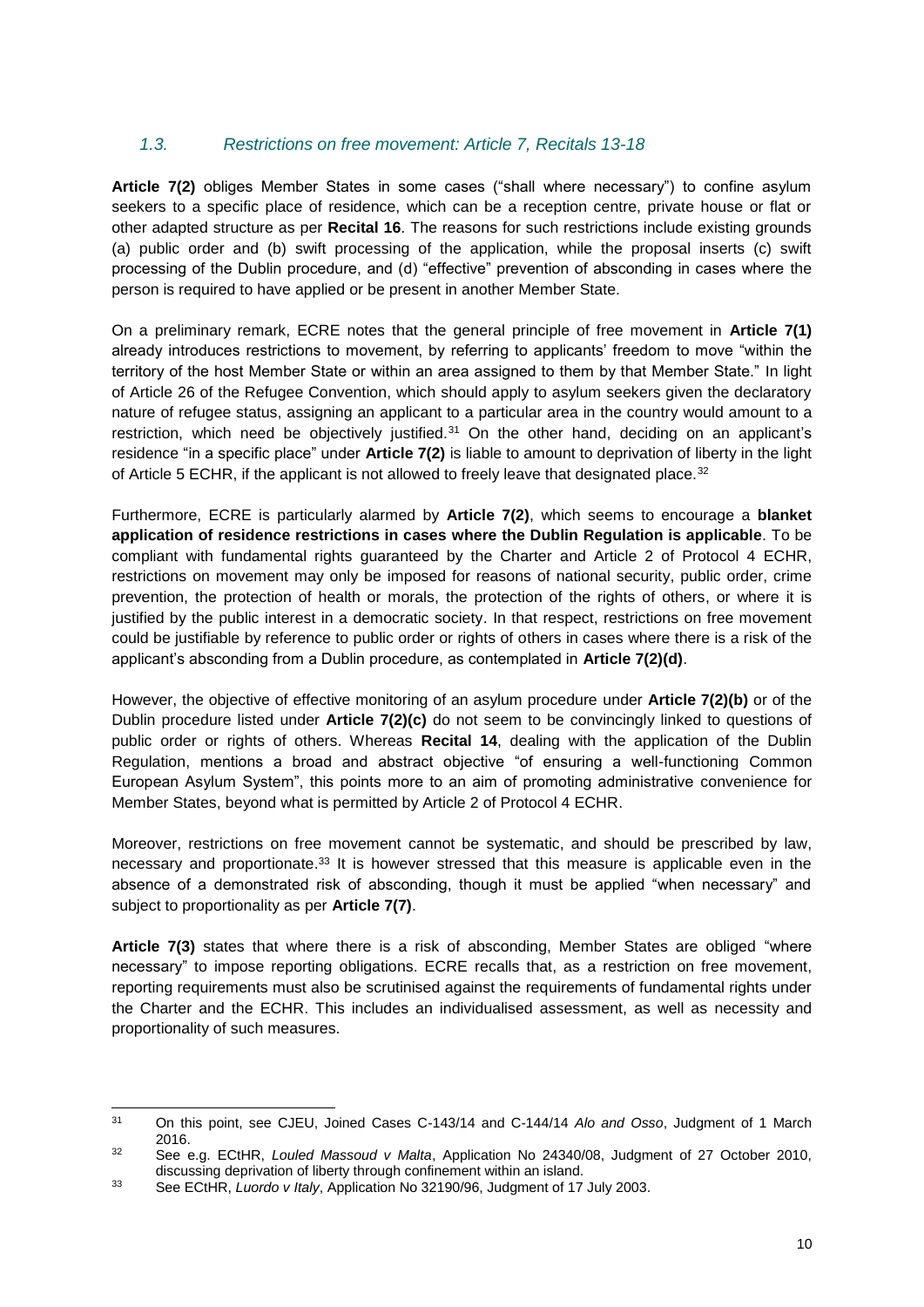ECRE recommends a "may" clause in Article 7(2), as well as the deletion of Article 7(2)(b) and (c), which impose an unlawful restriction on applicants' fundamental right to free movement solely for reasons of administrative convenience.

# <span id="page-11-0"></span>*1.4. Detention grounds: Article 8, Recitals 20-23*

ECRE notes a positive development in the Commission's reasoning on the legal basis for detaining asylum seekers under the right to liberty guaranteed by the Charter. While the European Court of Human Rights (ECtHR) has yet to firmly address the issue of whether applicants may be lawfully detained for reasons of "preventing an unauthorised entry" under Article 5(1)(f) of the European Convention on Human Rights (ECHR), developments in the Court's case law have cast serious doubts on the legality of detaining asylum seekers on this ground. In the case of *Suso Musa v. Malta*, the Court held that where a State goes beyond its obligations under the Convention by enacting legislation pursuant to EU law explicitly authorising the entry or stay of asylum seekers, "an ensuing detention for the purpose of preventing unauthorised entry may raise an issue as to the lawfulness of the detention under Article  $5(1)(f)^{7,34}$  Under an appropriate reading of human rights requirements, asylum seekers, who have a right to remain on the territory of Member States, **may not be detained for immigration reasons as making an "unauthorised entry", under Article 6 of the Charter,<sup>35</sup> but only for the purpose of "securing the fulfilment of an obligation prescribed in law" in line with Article 5(1)(b) ECHR**.

This is implicitly acknowledged by the Commission proposal on more than one occasion. Firstly the Explanatory Memorandum refers to compatibility with international law but singles out the issue of compatibility of Article 6 of the Charter with Article 5 ECHR.<sup>36</sup> Secondly, **Recital 21** discusses a ground for detention referring to the need for an obligation to be fulfilled, thereby seemingly reflecting the terms of Article 5(1)(b) ECHR. In that respect, the ground for detaining asylum seekers under the ECHR and the Charter could have important implications for the detention grounds prescribed in **Articles 8(3)(a)**, **(b)**, **(c)** and **(e)** of the proposal.

In accordance with the jurisprudence of the ECtHR, $37$  recalled in a ruling delivered on 5 July 2016 in *O.M. v Hungary*, detention imposed to fulfil an obligation prescribed by law in accordance with Article  $5(1)(b)$  ECHR must meet a number of quarantees:  $38$ 

- There must be **an unfulfilled obligation incumbent on the person** concerned;
- The arrest and detention must be for the purpose of securing its fulfilment and **not be punitive in character**;
- This obligation should not be given a wide interpretation. It has to be **specific and concrete**;
- The arrest and detention must be truly **necessary** for the purpose of ensuring its fulfilment;

 $34$ <sup>34</sup> See ECtHR, *Suso Musa v Malta*, Application No 42337/12, Judgment of 23 July 2013, para 97; *O.M. v Hungary*, Application No 9912/15, para 47, Judgment of 5 July 2016; Note that the CJEU has not resolved the inconsistency between the Charter and the ECHR in Case C-601/15 PPU *J.N.*, Judgment of 15 February 2016*.* For an analysis, see ECRE, *The Legality of Detention of Asylum Seekers under the Dublin III Regulation*, AIDA Legal Briefing No 1, June 2015, available at: [http://goo.gl/gSCynS;](http://goo.gl/gSCynS) *Information Note on Directive 2013/33/EU*, July 2015, 12-13.

<sup>35</sup> Article 6 of the Charter mirrors Article 5 ECHR in that respect. Note that **Article 9(1) of the Asylum Procedures Regulation** provides that applicants only have a right to remain in the Member State responsible for their application.

<sup>&</sup>lt;sup>36</sup> Explanatory Memorandum, 10: "The proposal is also fully compatible with Article 6 of the EU Charter of Fundamental Rights, read in the light of Article 5 of the European Convention on Human Rights and relevant jurisprudence of the Court of Justice of the European Union and the European Court of Human Rights."

<sup>37</sup> See e.g. ECtHR, *Vasileva v Denmark*, Application No 52792/99, Judgment of 25 September 2003; *Ostendorf v Germany*, Application No 15598/08, Judgment of 7 March 2013.

<sup>38</sup> *O.M. v Hungary*, paras 42-43.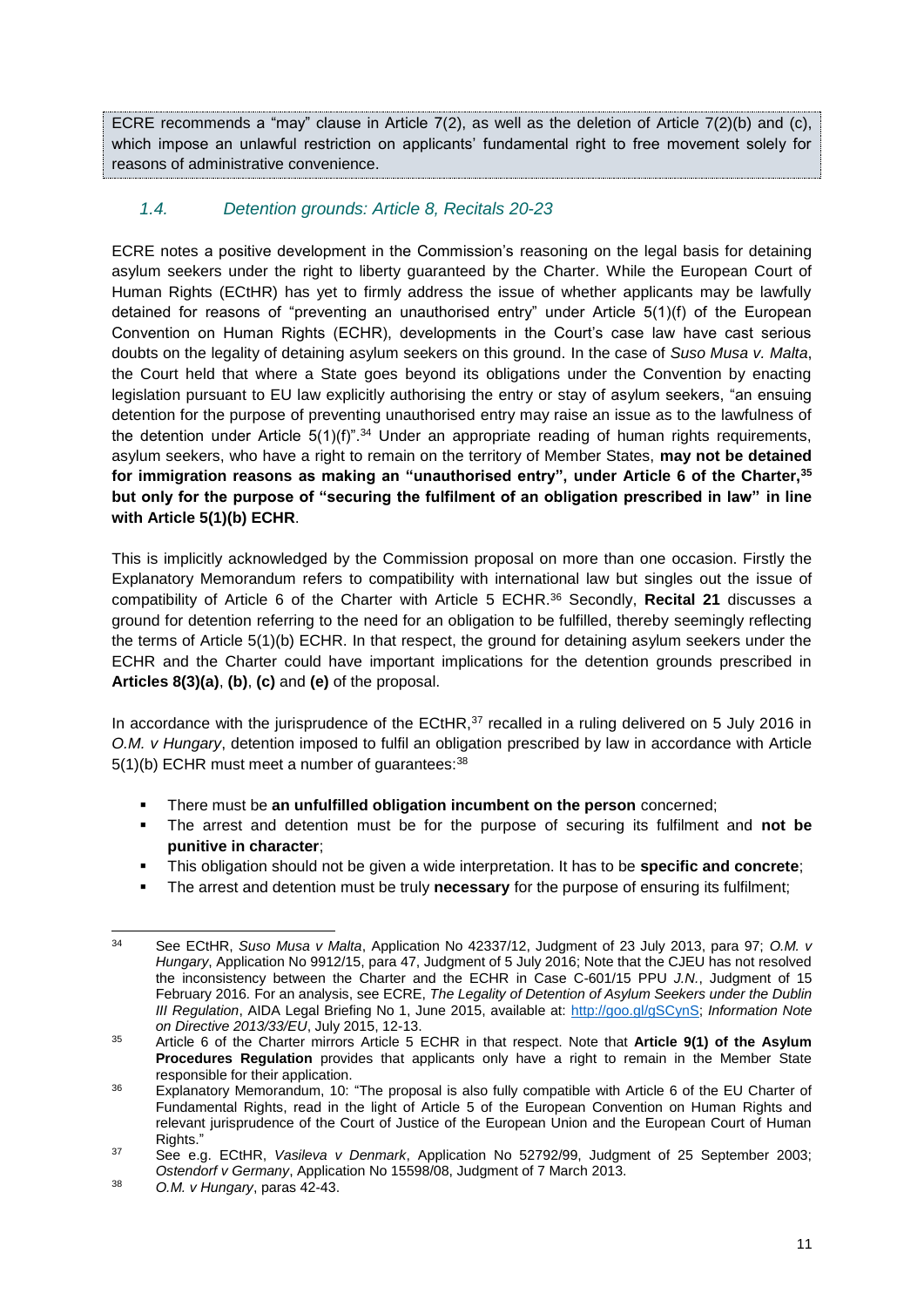The "obligation prescribed by law" **cannot be fulfilled by milder means**, and **proportionality** must also be ensured.

The different grounds for detention listed in **Article 8(3)** should be scrutinised against that yardstick. Bearing in mind that the existing grounds remain a "white provision" falling outside of the recast approach, the precepts of Article 6 of the Charter must be respected by all seven grounds. In light of this, ECRE notes that a **number of grounds in the Directive and the recast proposal do not necessarily fulfil the criteria of "fulfilment of an obligation prescribed by law"**. This is namely the case for:

 Detention to determine or verify identity or nationality as per **Article 8(3)(a)**, and detention to determine "those elements on which the application" is based in the presence of a risk of absconding as per **Article 8(3)(b)**, where the elements required to be provided under **Article 4(1) of the Qualification Regulation** and **Article 28(4) of the Asylum Procedures Regulation** are not provided by the applicant. Both grounds allow for detention of an asylum seeker in order for Member States to carry out a specific action. In certain cases, detention for that purpose would be justified if the applicant has not complied with his or her obligation to provide the necessary elements at his or her disposal to establish identity, nationality or the main elements of the claim. However, as currently formulated, the use of these grounds could also be contemplated in the event where an applicant has in fact complied with his or her obligation to provide the necessary elements to substantiate identity, nationality and the application for international protection. In such cases, **Articles 8(3)(a) and (b)** would include the possibility to detain an asylum seeker, without there being an unfulfilled obligation incumbent upon him or her.

The European Commission has attempted to extend the applicability of detention in such cases by requiring applicants to "be present and available to the competent authorities in the Member State of application" under **Article 4(3)(b) of the Dublin IV Regulation**. Yet such an obligation is not sufficiently clear and precise to comply with the Article 5(1)(b) ECHR scrutiny outlined above. In that respect, **Article 8(3)(b)** would enable Member States to detain asylum seekers who have fully complied with their obligation to substantiate their claim, if a risk of absconding is deemed to be present.

 Detention to ensure compliance with the obligation to remain within a designated residence, where the applicant has not complied with a residence restriction and there is a risk of absconding, under the newly introduced **Article 8(3)(c)**. Together with **Recital 21**, this provision constructs an artificial legal obligation to comply with residence restrictions, which are already an interference with the right to freedom of movement to fulfil a different purpose, as discussed above. In that sense, whereas the residence restriction under **Article 7(2)** is imposed to prevent absconding, for reasons of public order or for administrative convenience, detention under **Article 8(3)(c)** is imposed to serve the same purposes. It does not therefore concern the fulfilment of a clear and precise obligation incumbent on the applicant, as required by Article 5(1)(b) ECHR and Article 6 of the Charter.

At the same time, the express reference to a failure to comply with that obligation as a requirement to trigger **Article 8(3)(c)** indicates a punitive character to detention, which also contravenes Article 5(1)(b) ECHR and Article 6 of the Charter and is liable to abuse against applicants.

 Detention in the context of a border procedure under **Article 8(3)(d)**, given that in such case the purpose of detention is the assessment of an application's admissibility or merits by the authorities, rather than the fulfilment of an obligation by the asylum seeker. In this regard,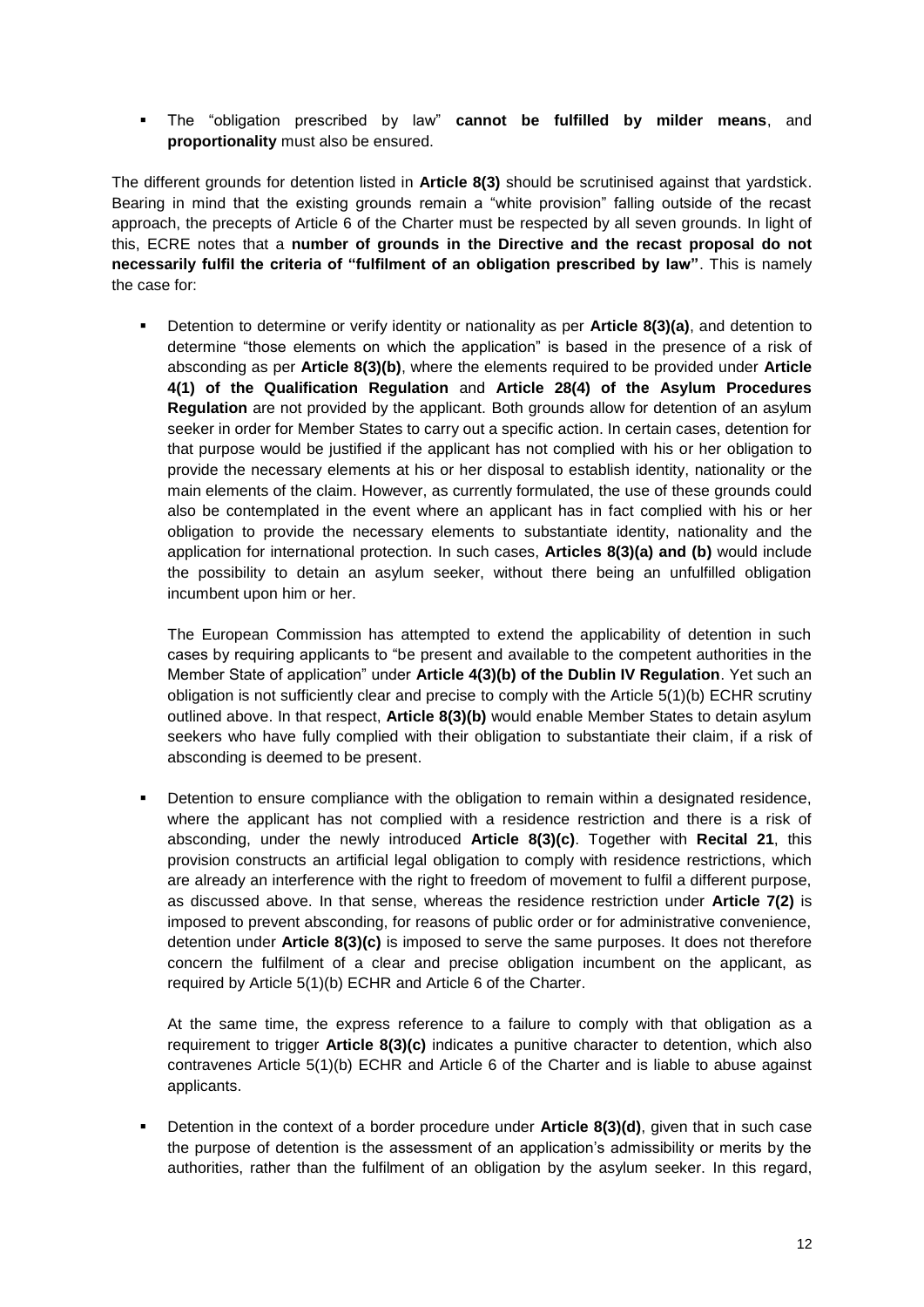ECRE reiterates its position that detention in the context of a border procedure cannot be construed as being for the purpose of preventing unauthorised entry under the first limb of Article  $5(1)(f)$  ECHR either.<sup>39</sup> As asylum seekers have the right to remain on the territory as soon as they have made an asylum application and are therefore authorised to stay on the territory during the examination of their claim, detention can in their case no longer serve the purpose of preventing their unauthorised entry. The only exception to the right to remain on the territory pending the examination of the application allowed under the Commission proposal for an Asylum Procedures Regulation is with regard to subsequent asylum applications or in case of extradition or surrender to a third country.<sup>40</sup> As the border or transit zones are part of the territory of Member States, **Article 41(3) of the Asylum Procedures Regulation** proposal, according to which Member States shall grant entry to the territory to an asylum seeker in case no decision has been taken in the context of a border procedure within four weeks, cannot be interpreted as meaning that until such decision has been taken, the asylum seeker has no right to remain on the territory. Hence, as soon as an asylum seeker has made an application at the border and the exception to the right to remain laid down in Article 9(3) does not apply, it his or her detention cannot serve the purpose of "preventing unauthorised entry" and therefore be at odds with Article 5(1)(f) ECHR, first limb. In that regard, a broadly construed power to detain while deciding "on the applicant's right to enter the territory" would not be faithful to Article 5(1)(f) and Article 5(1)(b) ECHR.

- Detention where an applicant is making a claim to frustrate a return order under **Article 8(3)(e)**, given there is no concrete and precise obligation incumbent on the applicant to leave the territory of the Member State, as an asylum application has been made and he or she has the right to remain on the territory pending its examination. However, the situation of persons who make a subsequent application is different, given that they may be excluded from the right to remain on the territory. In cases where the applicant makes a subsequent application, detention could therefore be applicable for immigration reasons under Article 5(1)(f) ECHR as the right to remain may be revoked. 41
- Detention for reasons of public order under **Article 8(3)(f)**, given that there is no concrete and precise obligation incumbent on the applicant. Whereas the CJEU's reading of detention related to public order in *J.N.* did not scrutinise compatibility with the ECHR, this ground is not justified by the need for the individual to fulfil a clear and precise legal obligation.

ECRE proposes the following amendments to the grounds for detention of asylum seekers:

#### **Article 8(3):** An applicant may be detained only:

#### *[deleted provision] [deleted provision] [deleted provision]*

*(a)* when he or she is detained subject to a return procedure under Directive 2008/115/EC of the European Parliament and of the Council in order to prepare the return and/or carry out the removal process, and the Member State concerned can substantiate on the basis of objective criteria, including that he or she *had* already *[deleted text] accessed* the asylum procedure, that there are reasonable grounds to believe that he or she is making *[deleted text] a subsequent* application *in the meaning of [Article 42 of the Asylum Procedures Regulation]* for international protection merely in order to delay or frustrate the enforcement of the return decision;

#### *[deleted provision]*

1

*(b)* in accordance with [Article 29 of the Dublin Regulation].

<sup>39</sup> See ECRE, *Information Note on Directive 2013/33/EU*, July 2015, 17-18.

<sup>40</sup> See Article 9(3) Commission Proposal for an Asylum Procedures Regulation.<br>41 Article 9(3)(b) proposal for an Asylum Procedures Regulation.

Article 9(3)(b) proposal for an Asylum Procedures Regulation.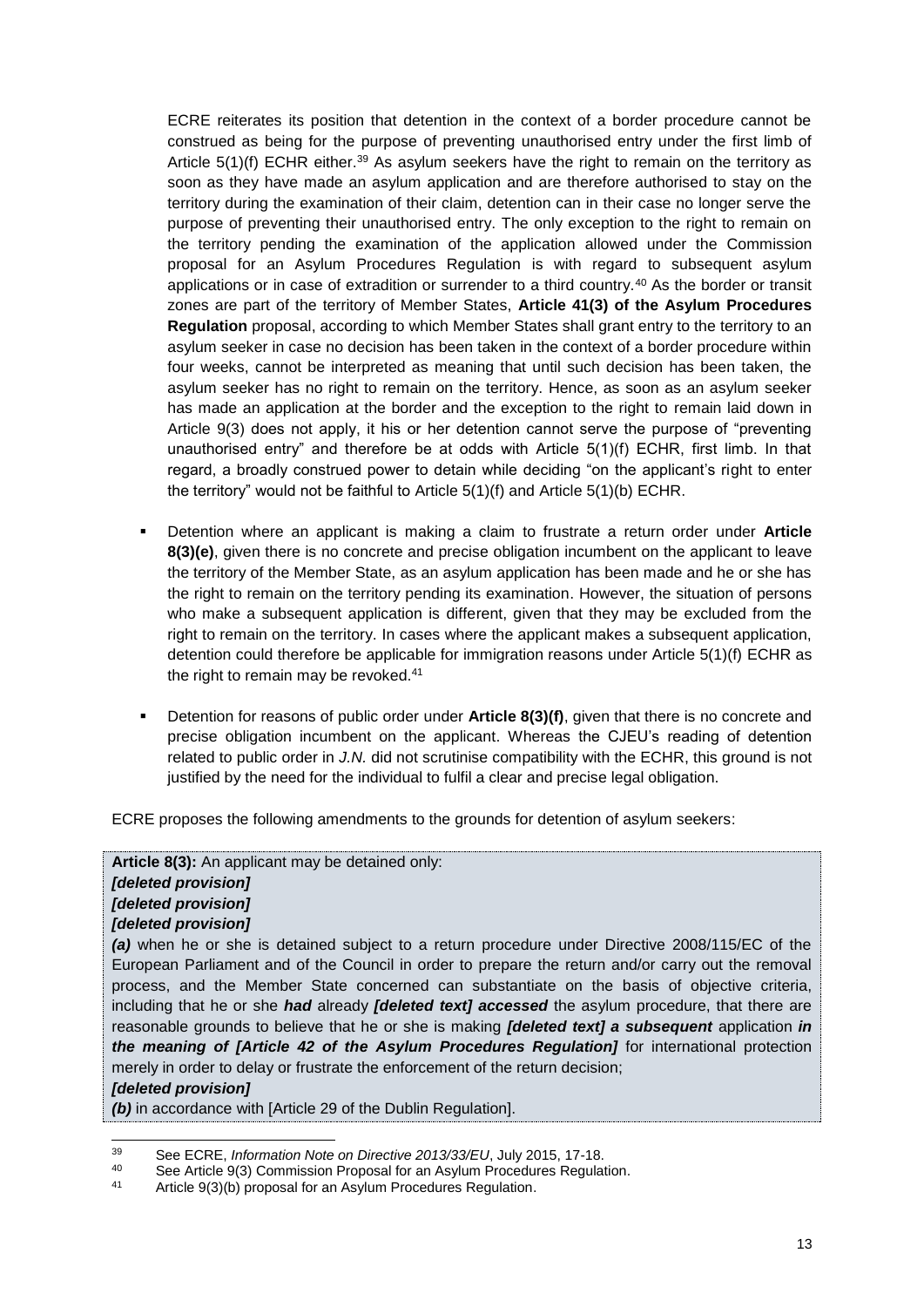## <span id="page-14-0"></span>*1.5. Detention of persons with special reception needs: Article 11, Recital 24*

The proposal regrettably maintains the possibility to detain persons with special needs during the asylum procedure. In its ruling in *O.M. v Hungary*, the ECtHR pays due regard to the "person being detained" in the assessment of legality of detention to fulfil an obligation prescribed by law.<sup>42</sup> In the case of LGBTI persons, for example, the Court noted that detention bears a risk of reproducing "the plight that forced these persons to flee in the first place."<sup>43</sup>

In respect of children, the "best interests of the child" principle militates strongly against any resort to detention, whatever the context.<sup>44</sup> The ECtHR's rulings in *A.B. v France* and related cases have confirmed that the conditions inherent in detention facilities are a source of anxiety and exacerbate vulnerability of children, leading to a violation of Article 3 ECHR.<sup>45</sup>

Several Member States have introduced exemptions from detention for persons presenting vulnerabilities in their national law. The detention of unaccompanied children is prohibited in **Belgium**, **Italy**, the **Netherlands** and **Poland**. <sup>46</sup> Conversely, **Austria** and **Switzerland** prohibit the detention of children below the age of 14 and 15 respectively, <sup>47</sup> while **Cyprus** and the **Netherlands** prohibit detention of children more generally.<sup>48</sup> Victims of violence or persons with disabilities are also exempted from detention in **Poland**. 49

In light of human rights requirements, ECRE recommends a modification of Article 11 and Recital 24 to impose an unequivocal exemption of persons with special reception needs from detention, as is already the case in a number of Member States.

#### <span id="page-14-1"></span>**2. Alignment of standards and enhanced preparedness**

#### <span id="page-14-2"></span>*2.1. Content of material reception conditions: Articles 2(7) and 17, Recital 41*

ECRE welcomes the clarification of the definition of material reception conditions in **Article 2(7)**, which includes essential non-food items such as sanitary items with the aim of reflecting the protective principles of the Directive, as explained in **Recital 41**.

With regard to housing, **Article 17(1)** clarifies that all forms of accommodation must "supply an adequate standard of living", which the current Directive only requires for accommodation centres. ECRE supports this clarification as it ensures that **all forms of housing and shelter comply with reception standards**. This is particularly important in light of the frequent use of substandard accommodation in transit zones or at border locations, arguably in a state of detention, in countries

 $42$ <sup>42</sup> *O.M. v Hungary*, para 44.

<sup>43</sup> *O.M. v Hungary*, para 53.

See ECRE, AIRE Centre and ICJ, *Third Party Intervention in ShD v Greece*, 12 August 2016, available at: [http://goo.gl/u07J9l,](http://goo.gl/u07J9l) para 21; Inter-American Court of Human Rights, *Advisory Opinion OC-21/14*, 19 August 2014, para 157.

<sup>45</sup> ECtHR, *A.B. v France*, Application No 11593/12, Judgment of 12 July 2016. See EDAL case summaries at:<http://goo.gl/rW2hTh> .

<sup>46</sup> AIDA Country Report Belgium: Fourth Update, December 2015, 78; Article 19(4) Italian Legislative Decree 142/2015; AIDA Country Report Netherlands: Fourth Update, November 2015, 67; AIDA Country Report Poland: Fourth Update, November 2015, 65.

<sup>47</sup> AIDA Country Report Austria: Fourth Update, December 2015, 77; AIDA Country Report Switzerland: First Update, October 2015, 79.

<sup>48</sup> AIDA Country Report Cyprus: Second Update, November 2015, 66; AIDA Country Report Netherlands: Fourth Update, November 2015, 67.

<sup>49</sup> AIDA Country Report Poland: Fourth Update, November 2015, 65.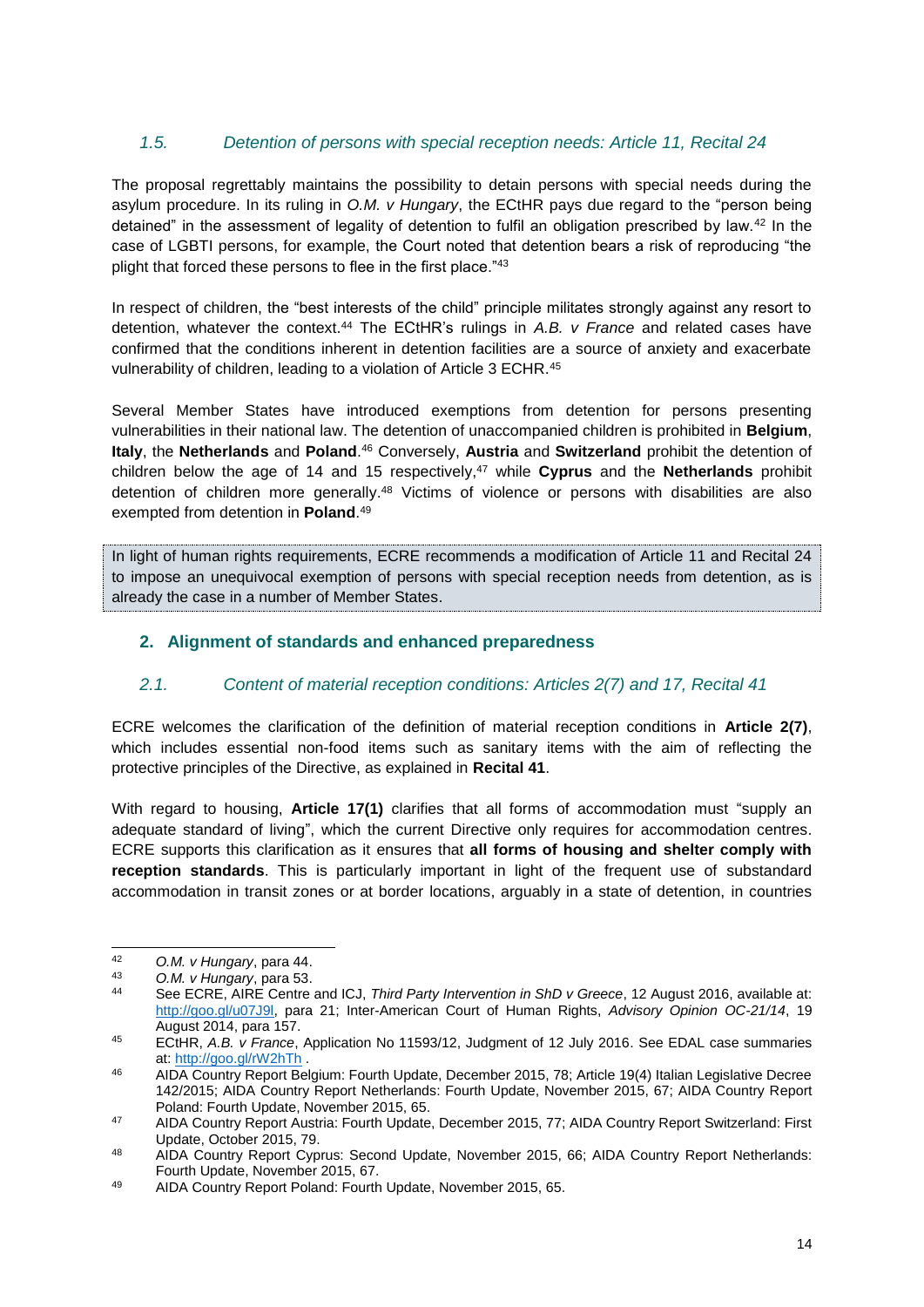such as **Germany**, the **Netherlands**, **France** and **Hungary**, as well as in the "hotspots" established in **Greece** and **Italy**. 50

The proposal also strengthens the guarantees applicable in cases where Member States exceptionally set different modalities for material reception conditions under **Article 17(9)**, in particular where normal housing capacities are temporarily exhausted. In these cases, Member States must guarantee a "dignified standard of living" and health care, as opposed to a coverage of "basic needs" as per the current Directive. The strengthened provisions will ensure closer scrutiny of exceptional accommodation measures taken by Member States in times of emergency, which have been systematically been resorted to for a sizeable number of applicants in Member States including **Greece**, **Italy**, **Sweden** and **Austria**. 51

The legal difference between the "adequate standard of living" in **Article 17(1)** and the "dignified standard of living" in **Article 17(9)** is not clear in the proposal. However, the reference to dignity reflects the applicability of the Charter as explained in the jurisprudence of the CJEU in *Saciri*, which clarifies that a dignified standard of living and adequate for the health of the applicants and capable of ensuring their subsistence" is required.<sup>52</sup>

### <span id="page-15-0"></span>*2.2. Contingency planning: Article 28, Recitals 44-45*

To respond to the lack of preparedness in the majority of Member States to deal with increases in the number of arrivals,<sup>53</sup> **Article 28** introduces a contingency planning obligation. Member States must submit to the Asylum Agency their contingency plans for ensuring adequate reception conditions when faced with disproportionate pressure. The scope of and follow up to these plans relates closely to elements in the proposals on the Dublin Regulation and the Asylum Agency,<sup>54</sup> but the duty on Member States to proactively assess the capacities of their reception systems is a welcome measure with a view to ensuring greater preparedness towards large-scale arrivals in the future.

Nevertheless, **Article 28(1)** introduces a degree of speculation in the aforementioned contingency plans by deeming the number of asylum seekers to be received by a Member State as those for whom it is responsible under the Dublin Regulation, taking into account the corrective allocation mechanism proposed in that Regulation. ECRE does not see the practical value of this clause, as it conditions Member States' reception planning to the functioning of the Dublin system. Practice has shown, however, that pressure on reception systems may be exerted on Member States regardless of their formal responsibilities under the Dublin Regulation. In light of this, an adequate contingency planning mechanism would need to **prepare Member States for increased numbers of arrivals, notwithstanding whether these occur in accordance or not with the precepts of the Dublin system**. At the same time, a simpler planning process, detached from the mechanisms for allocation of responsibility, would also be more straightforward for national administrations.

ECRE proposes the following amendment to the contingency planning provision:

<sup>1</sup> <sup>50</sup> AIDA, *Wrong counts and closing doors: The reception of refugees and asylum seekers in Europe*, March 2016, 12-14.

<sup>51</sup> AIDA, *Wrong counts and closing doors: The reception of refugees and asylum seekers in Europe*, March 2016, 31-32.

<sup>52</sup> CJEU, Case C-79/13 *Saciri*, Judgment of 27 February 2014. See ECRE, *Information Note on Directive 2013/33/EU*, July 2015, 30.

<sup>53</sup> AIDA, *Wrong counts and closing doors: The reception of refugees and asylum seekers in Europe*, March 2016.

<sup>54</sup> On the role of the Agency, see ECRE, *Comments on the Commission proposal for a European Union Agency for Asylum*, July 2016, 11-13.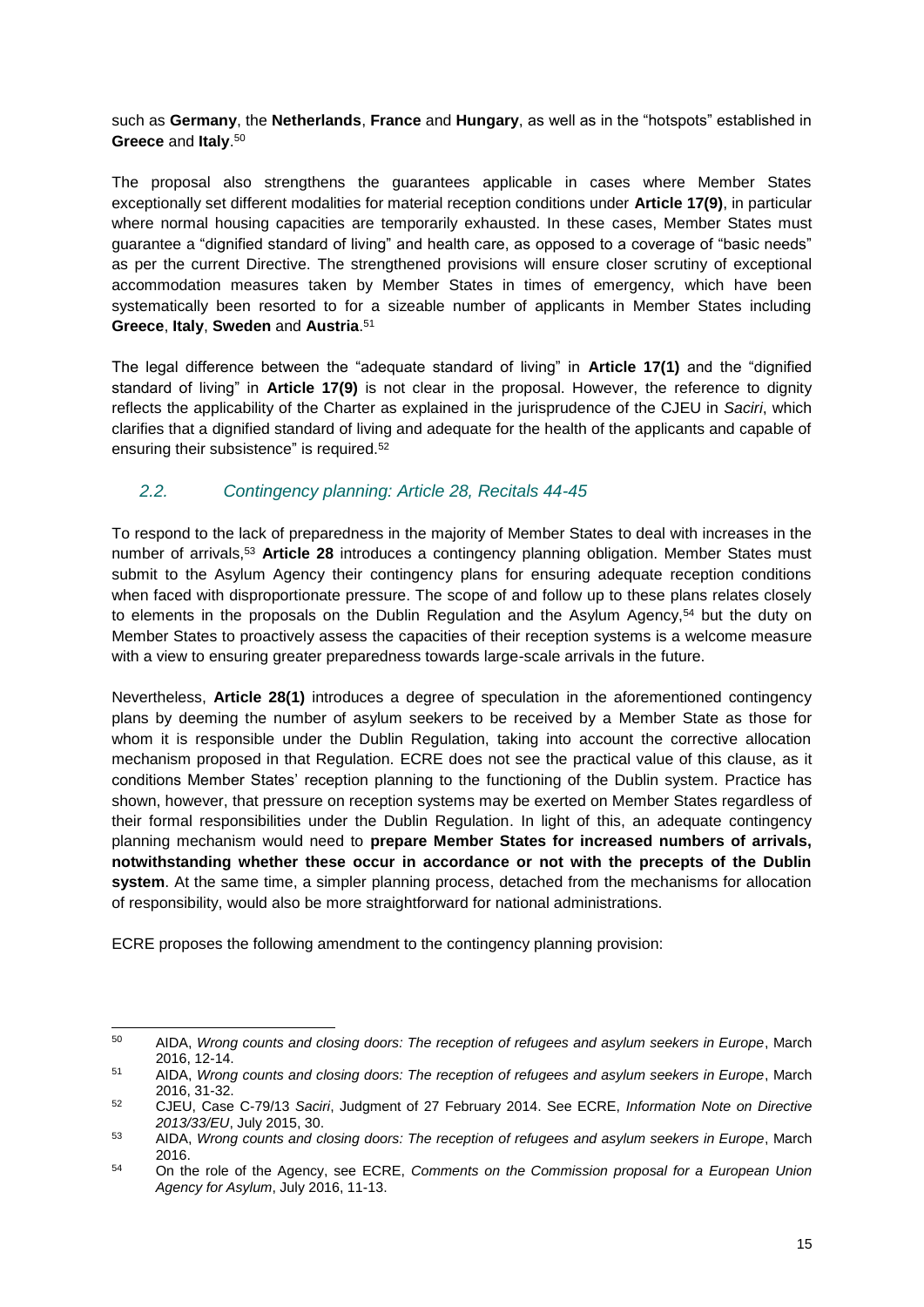**Article 28(1):** Each Member State shall draw up a contingency plan setting out the planned measures to be taken to ensure an adequate reception of applicants in accordance with this Directive in cases where the Member State is confronted with a disproportionate number of applicants for international protection *[deleted text]*.

## <span id="page-16-0"></span>**3. Employment**

The provision of clearer and more harmonised rules on asylum seekers' access to national labour markets in the proposal has a twofold aim. On one hand, it embodies a welcome effort to ensure more rapid and effective integration of refugees into host societies, <sup>55</sup> building on positive experiences of Member States which have enabled asylum seekers more rapid access to employment.<sup>56</sup> On the other hand, the Commission aims to reduce "employment-related asylum-shopping" by aligning rules on access to the labour market.<sup>57</sup> ECRE stresses that the latter objective of the proposal does not seem to coherently build upon evidence from practice, as the assumption that Member States with generous rules on asylum seekers' employment have been more attractive to applicants is often dispelled in reality. **Spain** and **Greece** provide asylum seekers with immediate labour market access,<sup>58</sup> yet are not among the main destination countries for those seeking protection.<sup>59</sup> At the same time, as acknowledged in the stakeholder consultations conducted by the Commission, the effects of rapid formal access to the labour market "should not be overestimated as other hurdles to effective access are significant."<sup>60</sup>

## <span id="page-16-1"></span>*3.1. Waiting periods for access to the labour market: Article 15(1), Recital 35*

**Article 15(1)** of the proposal lowers the maximum waiting period for allowing asylum seekers to access the labour market from 9 to 6 months. ECRE reiterates its support for a maximum time limit of 6 months as a general rule, while promoting access to the labour market as soon as possible, in the interest of both the asylum seeker and the Member State. 61

However, the proposal introduces discriminatory treatment vis-à-vis certain categories of asylum seekers in two respects:

- **Article 15(1)** excludes applicants channelled into an accelerated procedure, under certain grounds, from labour market access;<sup>62</sup>
- **Recital 35** encourages, though does not bind, Member States to lay down a time limit of 3 months for allowing applicants with claims "likely to be well-founded" to find employment. Although it does not define the notion of likely well-founded claims, the Recital makes reference to prioritised caseloads in accordance with the Asylum Procedures Regulation as an example warranting earlier labour market access.<sup>63</sup>

The proposed categorisation of applicants with regard to employment rights, which enables certain asylum seekers to have faster access while excluding certain categories from the labour market

<sup>55</sup>  $^{55}$  Explanatory Memorandum, 14-16.

<sup>&</sup>lt;sup>56</sup> Explanatory Memorandum, 7.<br>57 Evelopatory Memorandum, 4.

<sup>&</sup>lt;sup>57</sup> Explanatory Memorandum, 4.<br><sup>58</sup> AIDA Country Benett Spoin

<sup>58</sup> AIDA Country Report Spain, April 2016, 42; AIDA Country Report Greece: Fourth Update, November 2015, 85.

<sup>59</sup> In 2015, Spain and Greece registered only 14,780 and 13,197 applications respectively: AIDA, *Wrong counts and closing doors: The reception of refugees and asylum seekers in Europe*, March 2016, 14.

 $^{60}$  Explanatory Memorandum, 8.

<sup>61</sup> ECRE, *Information Note on Directive 2013/33/EU*, July 2015, 29.

<sup>&</sup>lt;sup>62</sup> Only cases falling within the grounds listed in Article 40(1)(a)-(f) are excluded from employment.

The notion of prioritised examination of well-founded cases is mentioned in Article 33(5)(a) of the proposed Asylum Procedures Regulation.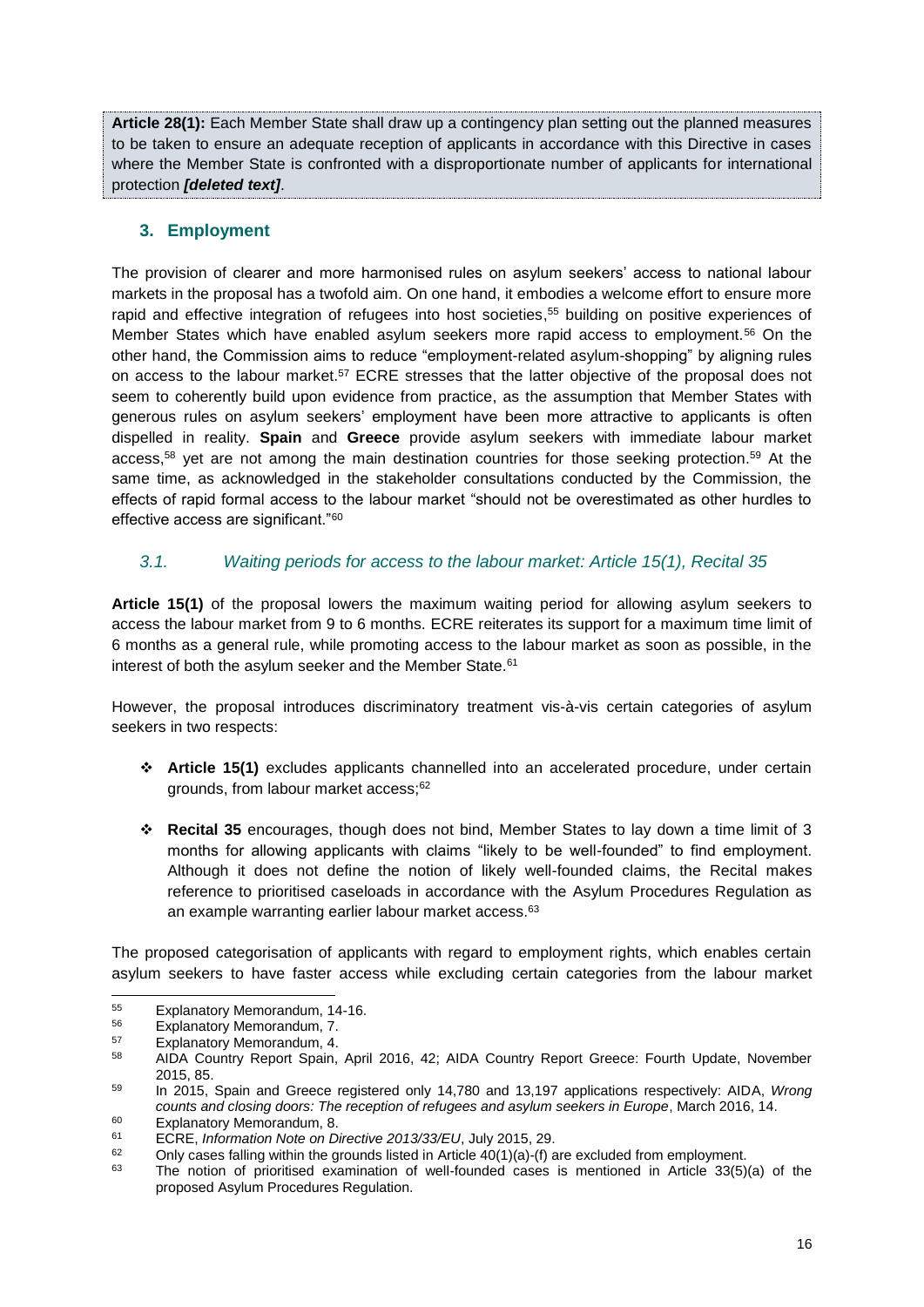altogether, seems to build on reforms adopted in 2015 in **Germany**, following which persons coming from "safe countries of origin" are not allowed access to the labour market.<sup>64</sup>

However, the blanket exclusion of a category of asylum seekers from labour market access **contravenes the principle of non-discrimination of refugees laid down in Article 3 of the Refugee Convention** and exacerbates the ill-fitted normative distinction of ostensibly deserving and undeserving applicants before their claim has been heard on the merits. Against this background, ECRE opposes the proposed limitation of the personal scope of employment rights under the Directive. A **uniform rule** on labour market access for all categories of asylum seekers would also ensure **more clarity and administrative efficiency for Member States**. However, ECRE is in favour of early access to the labour market for asylum seekers as this enhances their integration prospects and self-sufficiency. Therefore, **Recital 35** should be deleted and early access to the labour market for all asylum seekers should be encouraged in **Recital 34**.

From a practical perspective, it should also be highlighted that asylum seekers channelled into an accelerated procedure would have their applications examined within a deadline of 2 months, thereby well before the maximum time limits set by **Article 15(1)** and **Recital 35**. Therefore the **risks the proposal seeks to avoid** through the proposed exclusion of these cases from labour market access **do not seem to have a significant impact in practice**.

On the other hand, this exclusion would create important difficulties for Member States given their obligation, under the proposed **Article 29(2)(f) of the Asylum Procedures Regulation**, to issue a document upon the lodging of the application, "stating whether the applicant has permission to take up gainful employment." For countries such as **Sweden**, **Spain** or **Greece**, where labour market access is directly granted upon the lodging of the claim, authorities would not be able to comply with their duty to issue such a document before having concluded on the applicability of the accelerated procedure to the examination of the application concerned.

Knowledge of the national language is essential in order to enable asylum seekers to effectively access the labour market. However, this is often impeded by the lack of language courses available to asylum seekers. Member States should therefore be encouraged to provide for language courses as part of a holistic approach to encouraging self-sufficiency of asylum seekers through enhanced access to the labour market.

ECRE recommends the deletion of the second paragraph of Article 15(1) in order to maintain the right to employment applicable to all applicants.

ECRE recommends deleting Recital 35 and adding the following provision to Recital 34: *In order to increase integration prospects and self-sufficiency of applicants, early access to the labour market before 6 months from the date when the application for international protection was lodged and to language courses is encouraged.*

## <span id="page-17-0"></span>*3.2. Effectiveness of access and equal treatment: Article 15(2), Recital 34*

The current Directive requires asylum seekers' access to the labour market to be effective, without however providing clear guidance as to the challenge of guaranteeing such effectiveness in practice. Contrary to the finding of the EASO mapping exercise that "the majority of Member States do not apply any specific restrictions with regard to the applicants' access to the labour market",<sup>65</sup> practice

<sup>64</sup> <sup>64</sup> AIDA Country Report Germany: Fourth Update, November 2015, 61.<br><sup>65</sup> Explanatory Momorandum 0.

Explanatory Memorandum, 9.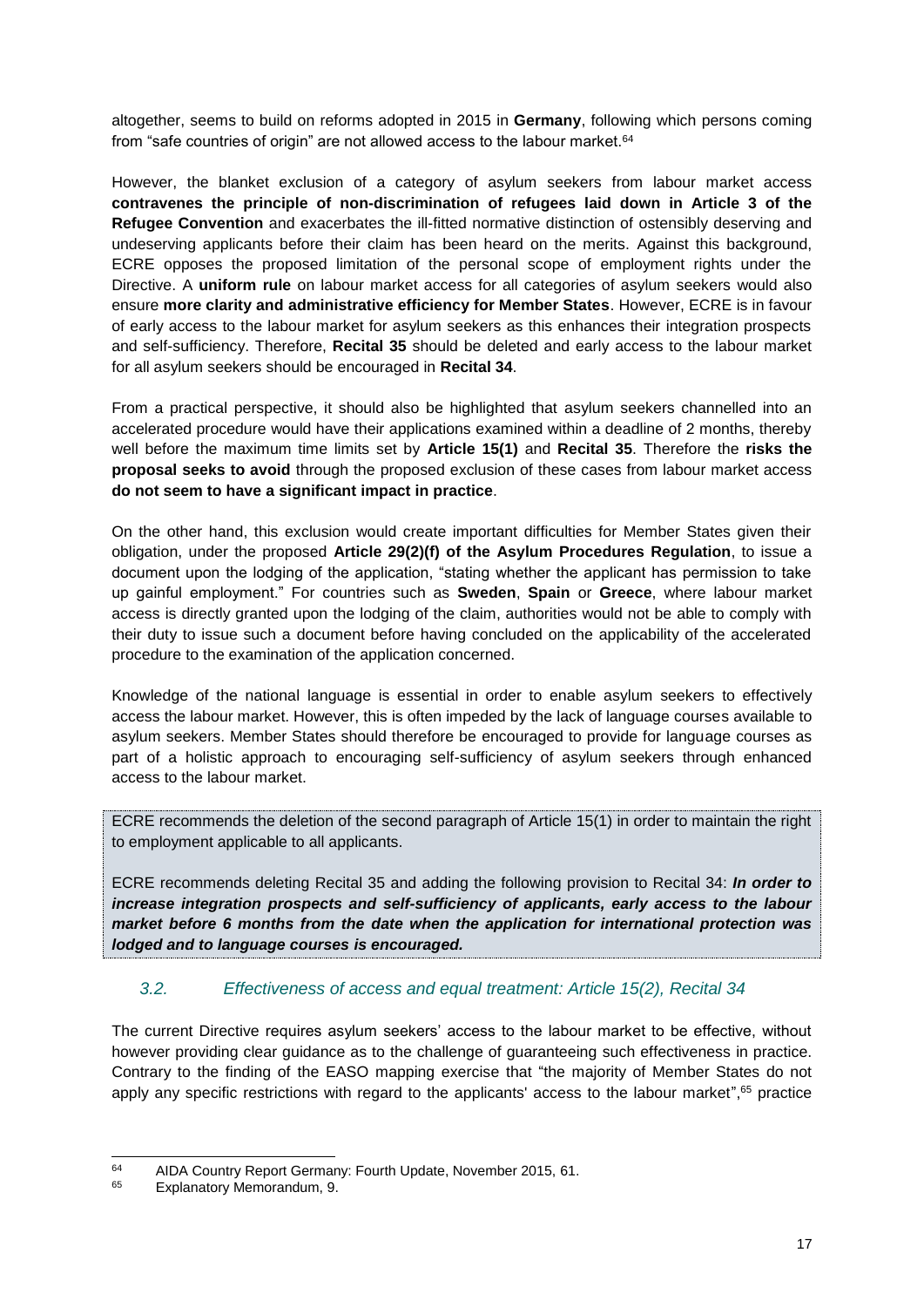reveals a **wide range of hindrances to asylum seekers' access to employment**. The AIDA Annual Report 2014/2015 documents diverse legal and administrative restrictions in this regard,<sup>66</sup> including:

- Labour market test, applied in **Germany**, **Austria**, **France**, **Hungary** and previously **Greece**; 67
- Sector restrictions, applied in the **UK**, **Germany**, **Austria** and **Cyprus**;
- Working time restrictions, applied in the **Netherlands** and **Austria**;
- Administrative formalities such as a job offer, required in **France** and the **Netherlands**.

Against this backdrop, **Article 15(2)** entails a much needed elaboration of the principle of effectiveness governing asylum seekers' access to employment. The proposal deletes the previous reference to Member States' right to "decide the conditions for granting access to the labour market." **Recital 34** explains that effectiveness prohibits Member States from "imposing conditions that effectively hinder an applicant from seeking employment" and clarifies that the labour market test must equally be subject to the requirements of effectiveness.

While welcoming the approach of the proposal, ECRE suggests **further clarification of the relevance of the principle of effectiveness in the context of labour market access** by expressly referring to employment restrictions other than the labour market test, including sector restrictions, working time restrictions and unduly strict administrative formalities.

ECRE proposes the following amendment to Recital 34:

**Recital 34:** In order to promote the self-sufficiency of applicants and to limit wide discrepancies between Member States, it is essential to provide clear rules on the applicants' access to the labour market and to ensure that such access is effective, by not imposing conditions*, including sector restrictions, working time restrictions or unreasonable administrative formalities,* that effectively hinder an applicant from seeking employment. Labour market tests used to give priority to nationals or to other Union citizens or to third-country nationals legally resident in the Member State concerned should not hinder effective access for applicants to the labour market and should be implemented without prejudice to the principle of preference for Union citizens as expressed in the relevant provisions of the applicable Acts of Accession.

## <span id="page-18-0"></span>*3.3. Employment conditions and equal treatment: Article 15(3), Recitals 36-40*

**Article 15(3)** spells out the right of asylum seekers to be treated equally to nationals in relation to a number of labour rights. Together with a corollary provision in the instrument dealing with beneficiaries of international protection, <sup>68</sup> this provision elaborates on the right to equal treatment in the asylum *acquis*, drawing inspiration from different instruments in the labour migration *acquis* such as the Blue Card Directive,<sup>69</sup> the Intra-Corporate Transferees Directive<sup>70</sup> and the Seasonal Workers Directive.<sup>71</sup>

<sup>66</sup> <sup>66</sup> AIDA, *Common asylum system at a turning point: Refugees caught in Europe's solidarity crisis*, Annual Report 2014/2015, September 2015, available at: [http://goo.gl/DBIYnO,](http://goo.gl/DBIYnO) 93 et seq.

<sup>67</sup> In **Greece**, the previously applicable labour market test vis-à-vis asylum seeker is no longer applied as of April 2016: Article 71 Greek Law 4375/2016.

<sup>&</sup>lt;sup>68</sup> Articles 30 and 32-33 proposal for a Qualification Regulation.<br> $^{68}$  Article 14 Council Directive 2000/50/50 of 25 May 2000 on the

Article 14 Council Directive 2009/50/EC of 25 May 2009 on the conditions of entry and residence of thirdcountry nationals for the purposes of highly qualified employment, *OJ* 2009 L155/17.

<sup>70</sup> Article 18 Directive 2014/66/EU of the European Parliament and of the Council of 15 May 2014 on the conditions of entry and residence of third-country nationals in the framework of an intra-corporate transfer, *OJ* 2014 L157/1.

<sup>71</sup> Article 23 Directive 2014/36/EU of the European Parliament and of the Council of 26 February 2014 on the conditions of entry and stay of third-country nationals for the purpose of employment as seasonal workers, *OJ* 2014 L94/375.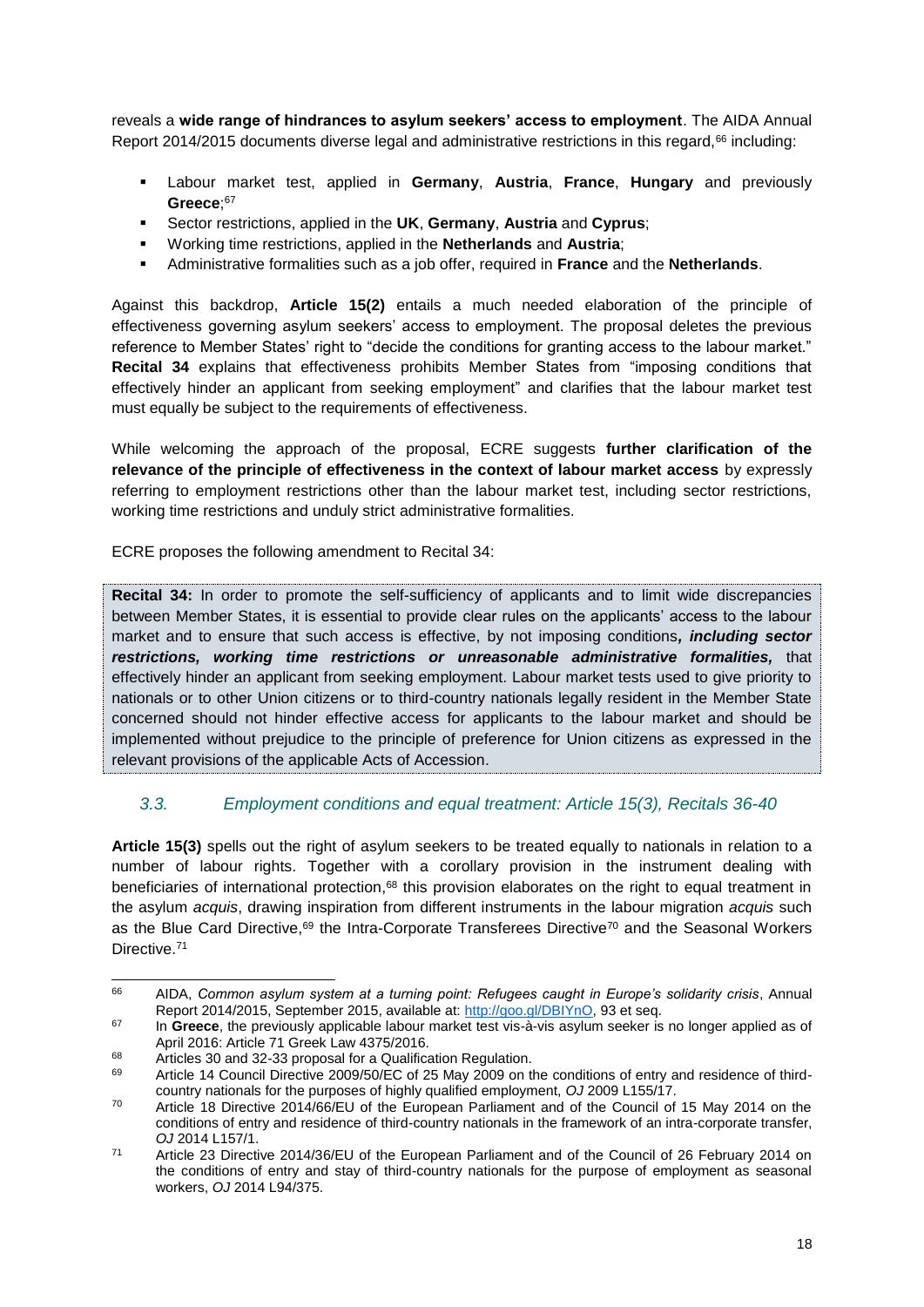The elaboration of labour rights is a positive element of the proposal, as is its sensitivity to peculiar challenges faced by asylum seekers such as difficulties to provide documentary evidence; this is acknowledged in **Article 15(3)(d)** and **Recital 37**. Nevertheless, the scope of the right to equal treatment afforded to asylum seekers in the proposal differs from that guaranteed to beneficiaries in the proposed Qualification Regulation. Asylum seekers are treated less preferentially with regard to:

- Freedom of association, as they may be excluded from holding public office under **Article 15(3)(i)**;
- Education and vocational training, which may be conditioned upon a direct link to a specific employment activity under **Article 15(3)(ii)**, <sup>72</sup> and which excludes equal treatment vis-à-vis grants and loans under **Article 15(3)(c)**;
- Advice services afforded by employment offices, $7<sup>3</sup>$  which are not available to applicants;
- Social security, as they may be excluded from family and unemployment benefits under **Article 15(3)(iii)**. 74

As explained in **Recital 39**, several of these restrictions relate to the "possibly temporary nature of the stay of applicants". Yet, insofar as the proposal differentiates the treatment of applicants from that of beneficiaries of international protection in the area of labour rights, it **fails to afford asylum seekers** – who are presumptive refugees throughout the examination of their claim – **"the most favourable treatment** accorded to nationals of a foreign country in the same circumstances" as prescribed by Article 17 of the Refugee Convention. ECRE recalls that the proposal must be fully compliant with international obligations such as the rights enshrined in the Refugee Convention.

Beyond the requirements of the Convention, an alignment of the provision on equal treatment in respect of asylum seekers and beneficiaries will be crucial to **guaranteeing consistency in labour rights throughout the asylum process, with a view to rapid and effective integration into host communities**, in accordance with the broader objectives of the reform of the Directive.

ECRE recommends an alignment of the right to equal treatment in Article 15(3) to the provision related to beneficiaries of international protection in Articles 30, 32 and 33 of the Qualification Regulation.

## <span id="page-19-0"></span>**4. Special reception needs**

## <span id="page-19-1"></span>*4.1. The identification of vulnerability: Article 21*

The term "vulnerability" is replaced throughout the text by "special reception needs", the definition of categories of such asylum seekers being moved to **Article 2(13)**. The proposal reinforces the duty to assess special reception needs in **Article 21(1)**, which requires identification to be carried out "as early as possible" rather than "within a reasonable time limit". The proposal also requires the assessment of special reception needs to be conducted "systematically". These welcome improvements to the identification of vulnerabilities echo ECRE's position on the need for timely and effective identification of vulnerable groups in the asylum process,<sup>75</sup> which remains a fundamental challenge for asylum systems throughout Europe.<sup>76</sup>

 $72$ 72 This also applies to seasonal workers under Article 18(2)(ii) Seasonal Workers Directive.

<sup>&</sup>lt;sup>73</sup> Article 30(2)(d) proposal for a Qualification Regulation.<br> $74$  This also applies to assessed werkers under Article 184

<sup>&</sup>lt;sup>74</sup> This also applies to seasonal workers under Article 18(2)(i) Seasonal Workers Directive.

<sup>75</sup> ECRE, *Information Note on Directive 2013/33/EU*, July 2015, 34-35.

<sup>76</sup> AIDA, *Wrong counts and closing doors: The reception of refugees and asylum seekers in Europe*, March 2016, 34-35.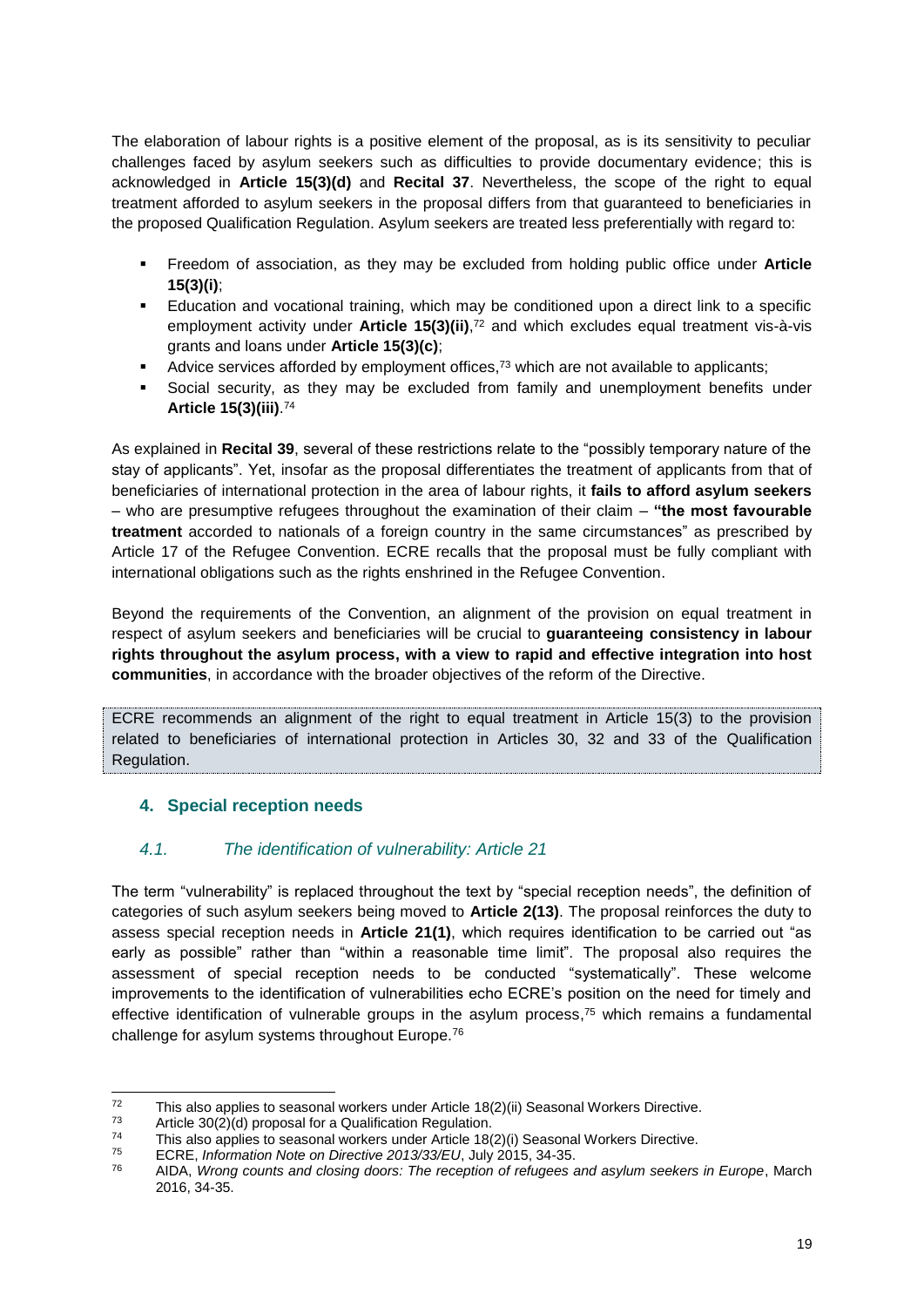**Article 21(1)** maintains the possibility for Member States to incorporate the assessment of special reception needs within the assessment of special procedural needs under the Asylum Procedures Regulation. In ECRE's view, the two assessments should in fact be conducted as a continuum, with the aim of avoiding additional procedural layers and ensuring a holistic examination of the applicant's needs. Another benefit of carrying out the two assessments as a continuum is the appropriate identification of vulnerabilities which may relate to the grounds for applying for international protection, such as trafficking in human beings, which is currently hindered by the inability of officers conducting reception-related assessments to ask questions on non-objective specific needs in countries such as **France**.

It should be noted, however, that common guidance on assessing special needs of applicants, provided through implementing acts for procedural needs under proposed **Article 19(4) of the Asylum Procedures Regulation**, is not provided in the context of reception.

**Article 21(2)** introduces concrete elements with a view to enabling this systematic identification to become operational, which include (a) training on detecting "first signs" of special reception conditions; (b) including information on special needs in the applicant's file; (c) referring to specialised medical professionals where there are signs of torture or violence; and (d) tailoring reception support. ECRE welcomes the increased clarity of the provisions on special reception needs, which now contain more detailed and clear obligations on national authorities, with a view to ensuring better identification of vulnerabilities from the first contact with newly arriving persons.

However, despite notable improvements, the provision **continues to omit the applicant's right to be heard in the assessment of special reception needs**. The applicability of the right to be heard, under Article 41 of the Charter and as a general principle of EU law, entails the possibility for the applicant to **submit observations during the identification process so as to explain why they should benefit from special reception conditions**. These observations need in turn be taken into consideration by the national authorities conducting the assessment.<sup> $77$ </sup> Similarly, decisions relating to special reception conditions which may adversely affect an applicant must give reasons, including where vulnerabilities become apparent at later stages of the asylum procedure.<sup>78</sup> This right should also be reflected in the assessment of special procedural guarantees under the Asylum Procedures Regulation, which should be conducted together with the examination of special reception needs.

In the absence of a right of the applicant to submit observations, assessments of special reception needs conducted on the basis of questionnaires or summary collection of information, as seen in countries such as **France**, <sup>79</sup> run the risk of neglecting important vulnerabilities and of thus depriving asylum seekers of necessary support. At the same time, officials should be sufficiently trained to detect signs of vulnerability, notwithstanding the applicant's ability to self-identify those signs.

ECRE proposes the following amendment to Article 21(1)-(2):

**Article 21(1):** In order to effectively implement Article 20, Member States shall systematically assess whether the applicant is an applicant with special reception needs. Member States shall also indicate the nature of such needs. That assessment shall be initiated as early as possible after an application for international protection is made and *shall* be integrated *[deleted text]* into the assessment referred to in [the Asylum Procedures Regulation]*, which may take place within existing national procedures*. Member States shall ensure that those special reception needs are also addressed, in accordance with this Directive, if they become apparent at a later stage in the asylum procedure.

 $77$ <sup>77</sup> ECRE, *Information Note on Directive 2013/33/EU*, July 2015, 34.

<sup>78</sup> *Ibid*.

For a copy of the questionnaire used by the French Office for Immigration and Integration (OFII), see: [http://goo.gl/HL9cPb.](http://goo.gl/HL9cPb) See AIDA, *Wrong counts and closing doors: The reception of refugees and asylum seekers in Europe*, March 2016, 34.